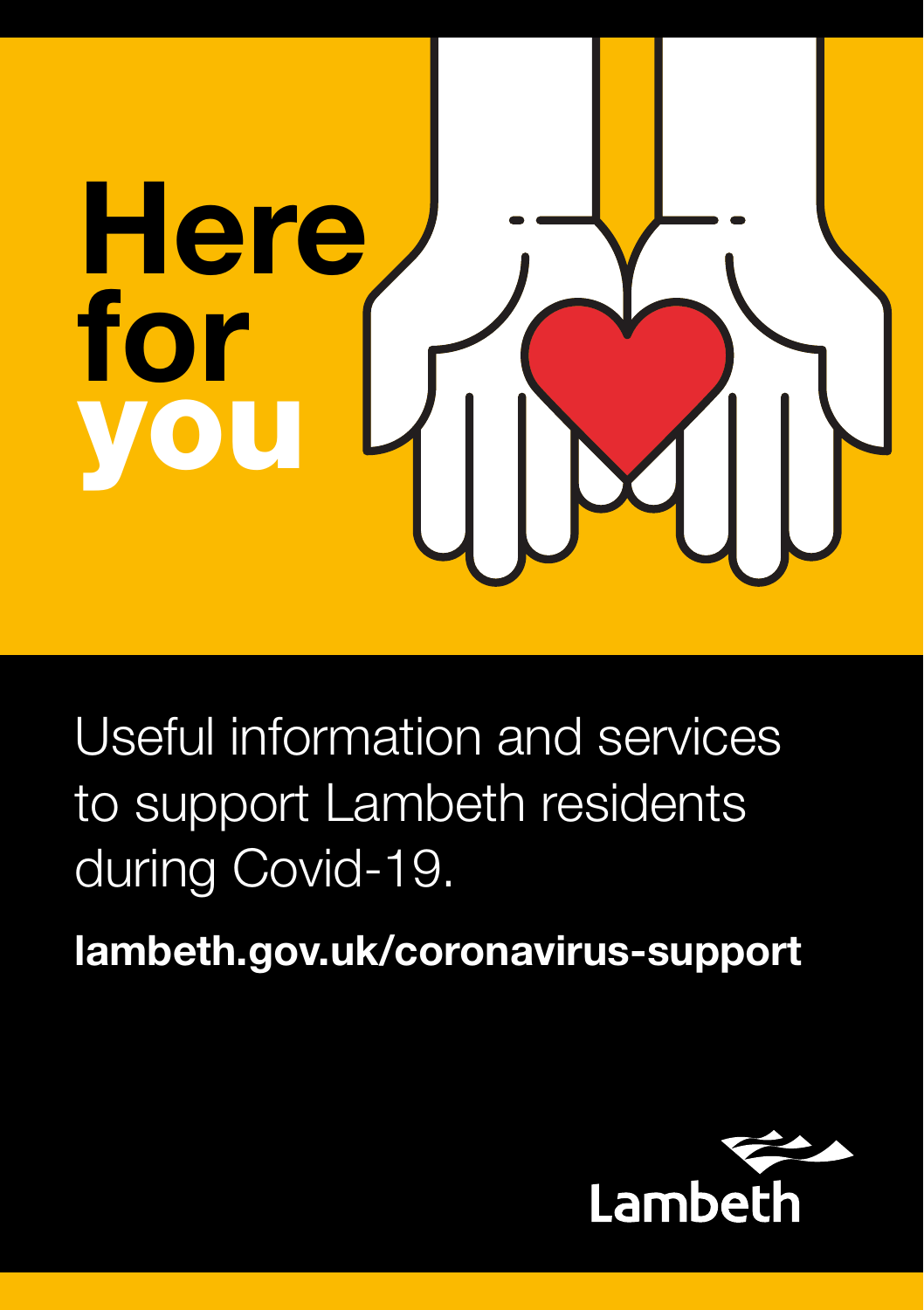| Page           | <b>Contents</b>                                                      |
|----------------|----------------------------------------------------------------------|
|                | <b>FOOD and MEDICATION</b>                                           |
| $2 - 3$        | Access to the food and medication you need                           |
| $\overline{4}$ | <b>CONNECTING</b><br>Staying connected with groups in your community |
| $5-6$          | <b>CARING</b><br>Caring for loved ones and volunteering              |
| $7-9$          | <b>HOME</b><br>Benefits, housing and financial help                  |
| $10 - 11$      | <b>WORK</b><br>Support with employment and business                  |
| $12 - 13$      | <b>MIND</b><br>Taking care of your emotional wellbeing               |
| 14             | <b>BODY</b><br>Keeping active and well                               |
| $15 - 16$      | <b>FAMILY</b><br>Support and advice for families                     |
| $17-19$        | <b>YOUNG PEOPLE</b><br>Specialist help for children and young people |
| $20 - 22$      | <b>SEND</b><br>Specialist help for families with SEND                |
| 23             | <b>RELATIONSHIPS</b><br>Managing your relationships at home          |
| 24-25          | <b>PROTECTION</b><br>Get help if you feel unsafe                     |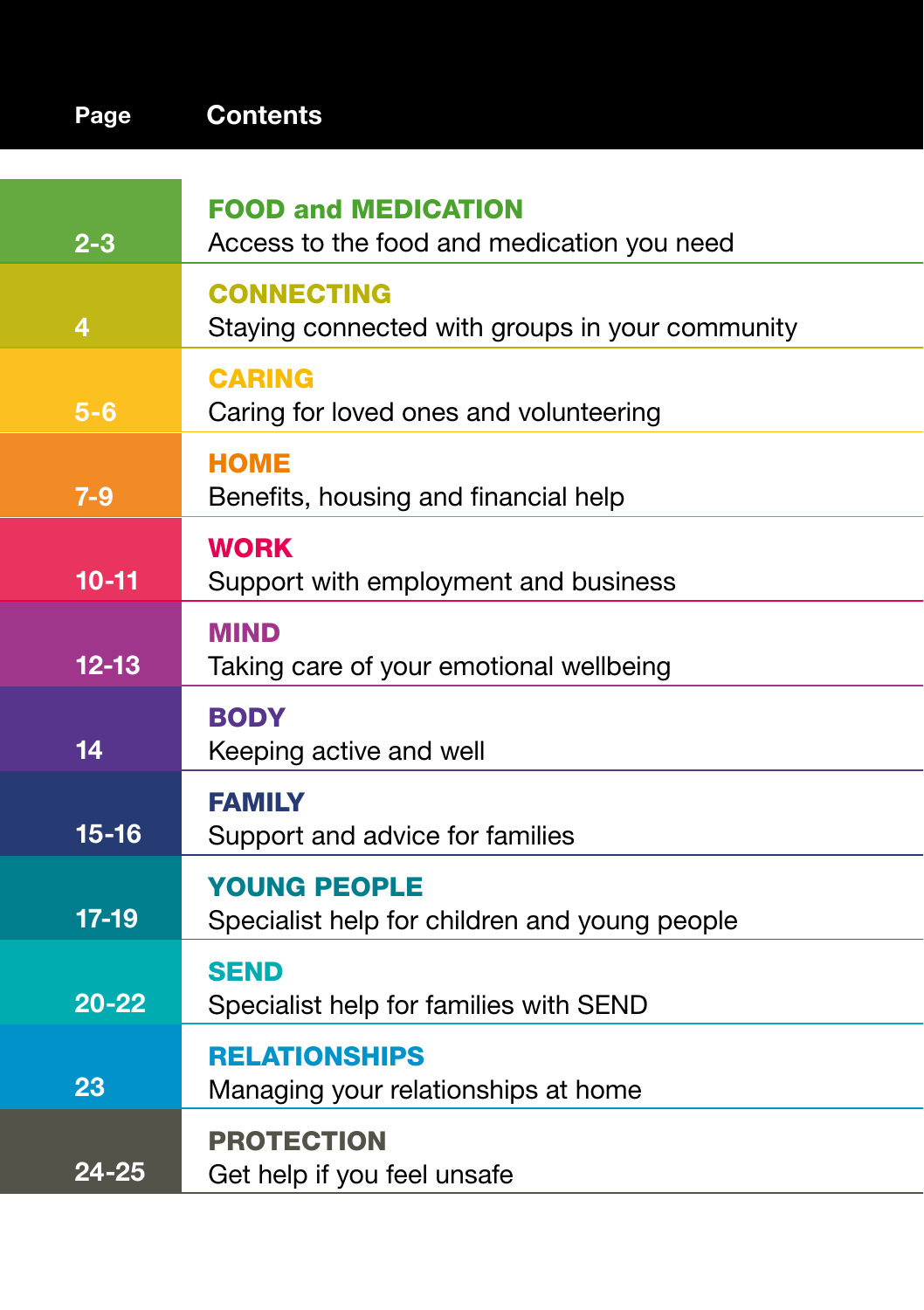# Stay connected with current events, but Stay connected with current events, but be careful where you get news and health be careful where you get news and health information from. information from.

Get the facts from Get the facts from

www.nhs.uk/conditions/coronavirus-covid-19 nhs.uk/conditions/coronavirus-covid-19 and gov.uk/coronavirus

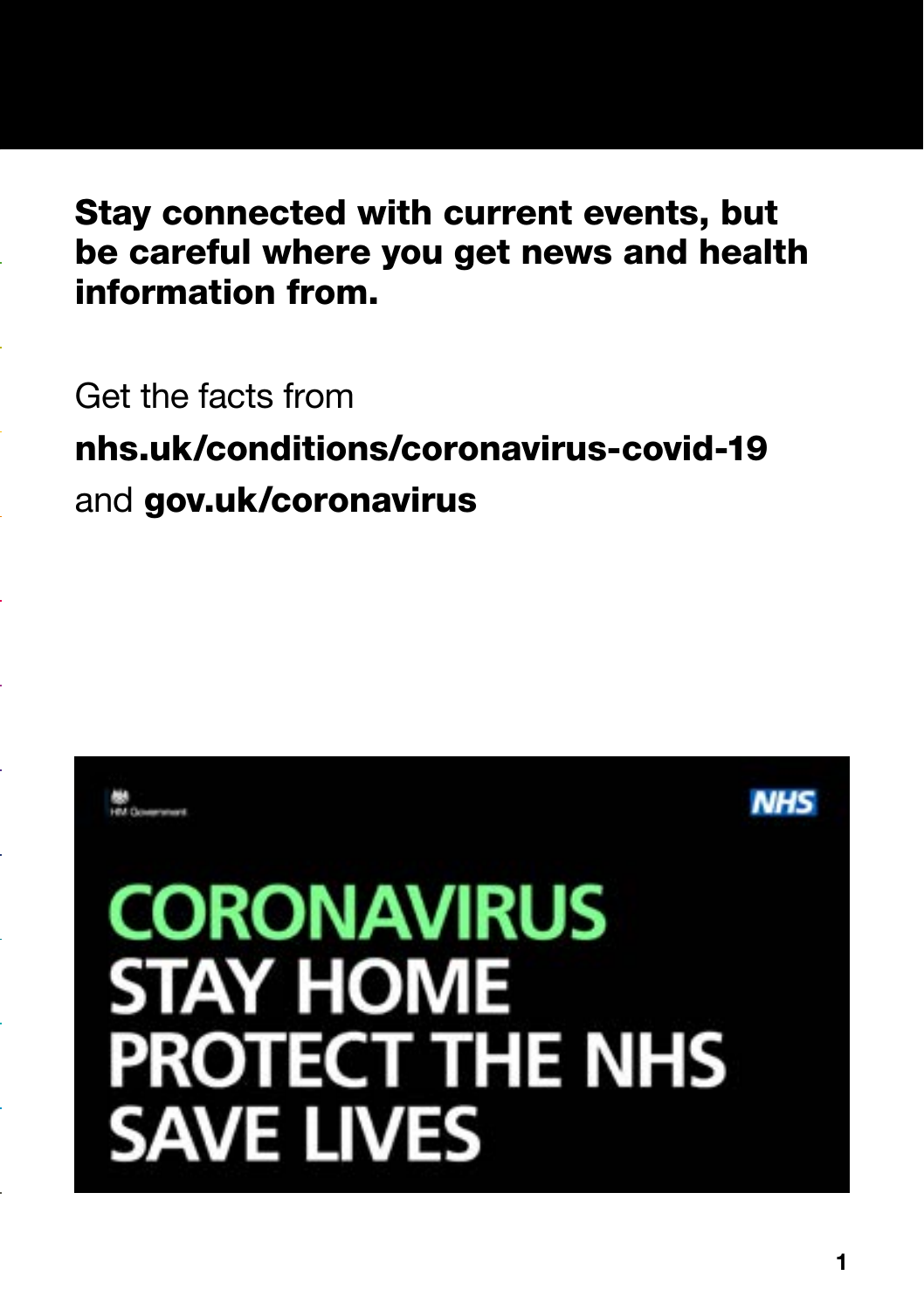*If you're self-isolating because you have symptoms of coronavirus, or you've been classed as vulnerable so can't leave the house, it may be hard to get the food and medications you need without help. If you find yourself in this situation, please reach out to any of the support groups listed here.*

# Useful organisations

# Lambeth Mutual Aid Groups

Community-run groups organising supports, such as food deliveries to neighbours who are self-isolating. These are volunteer-led so please be very careful about sharing your personal details and do not give people you don't know access to your bank cards. Visit this short-link to Facebook to find your local Whatsapp group and post requests for support.

## W: bit.ly/lambethmutual

## Lambeth Larder

The Lambeth Larder help people who need to access food in a crisis – by connecting local people to emergency food and providers of free/cheap meals (e.g. food banks, lunch clubs). They have a comprehensive list of food organisations in Lambeth.

## W: lambethlarder.org

# Al-Nagashi Mosque and Centre (EMCA)

Supporting neighbours in the Vauxhall areas with access to food and medicine, emergency meals and help with utility bills. Contact via Whatsapp. T: Sheikh Ahmed 07400 398 005, Mustafa 07507 847 765 or Abdulaziz 07503 679 115

## Holy Trinity, Clapham, SW4

Pop-up food bank for people in crisis, available every Friday 9.30am to 1.30pm at Holy Trinity Clapham, Clapham Common North Side, SW4 0QZ.

# Brixton Soup Kitchen & Support Centre

Food drop-in and collect service and care packages available for rough sleepers from Brixton Dominoes Community Centre, 297-299 Coldharbour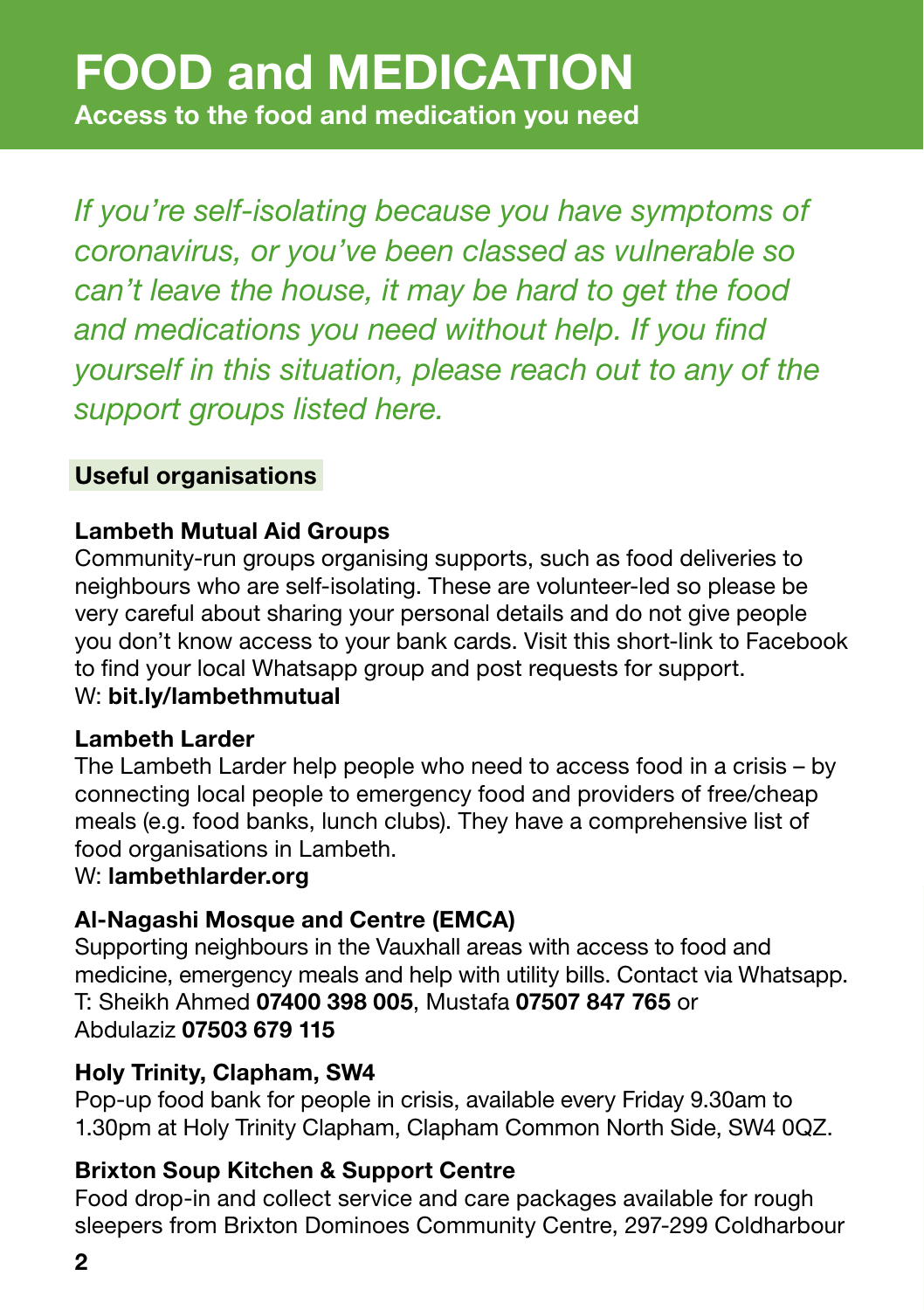Lane, London, SW9 8RP. Opening times: Monday to Friday 12.30pm to 1.30pm. T: 07538 419 514 E: info@brixtonsoupkitchen.com W: brixtonsoupkitchen.org

Ace of Clubs Take away meals for rough sleepers available to collect Monday to Friday 12pm to 3.30pm from St Alphonsus Road, London SW4 7AS T: 020 7720 2811 or 020 7720 0178 E: info@aceofclubs.org.uk W: aceofclubs.org.uk

#### Manna Day Centre

Take away meals for rough sleepers available to collect Monday to Friday 8.30am to 1.30pm from 7-13, Melior St, London, SE1 3Q.

#### T: 020 7403 1931

W: mannasociety.org.uk

#### Getting medical help at home

It's still important to get medical help if you need it, but try to avoid getting face-to-face help if you can. There are ways to get medical help, advice and prescriptions online or over the phone.

W: nhs.uk/conditions/coronavirus-covid-19/getting-medical-help-at-home

# Lambeth Coronavirus Support and Helpline

A helpline is available for people in Lambeth who are having difficulties due to coronavirus. You or someone acting on your behalf can call the helpline to get advice on issues you are having, including access to medicines and food. The call handler will help you to connect with the right department in the council or to other organisations, such as Age UK, who can help you get support.

Opening times: every day between 8am and 8pm

#### T: 020 7926 2999

W: lambeth.gov.uk/coronavirus-helpline for support online.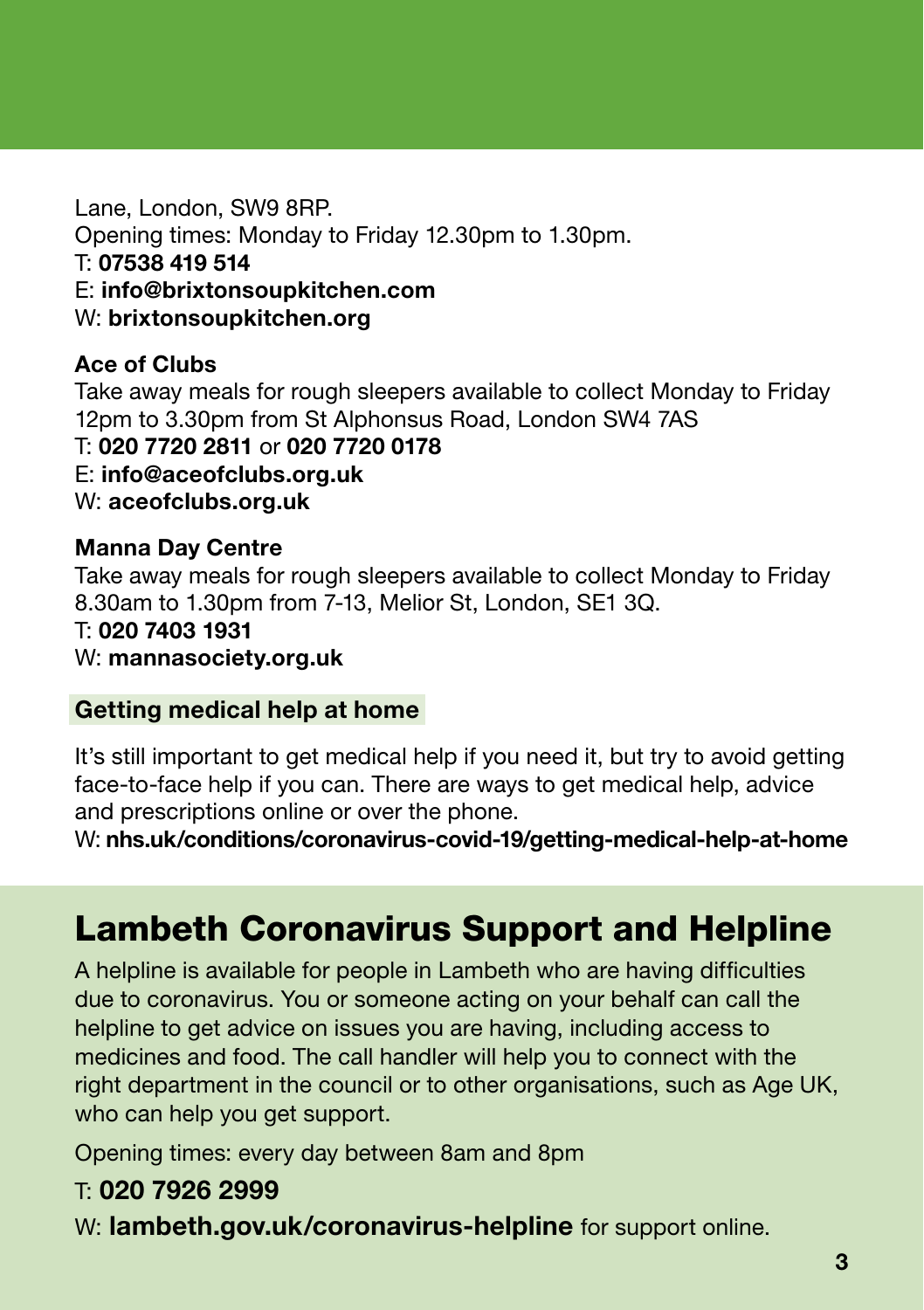# **CONNECTING** Staying connected with groups in your community

*Staying connected is an essential part of keeping well during these challenging times. Draw on support you might have through your friends, family and other networks and ask for help if you need it.* 

## Useful organisations

## Connect Lambeth

Connect Lambeth can arrange for welfare and support calls as well as and virtual or telephone phone events for people who are experiencing social isolation. Contact if you are worried about yourself or others (not emergency health related). Opening times: Monday to Friday 10 to 4pm. E: mycommunity@ageuklambeth.org

T: 0333 360 3700

## South London Cares

South London Cares run digital social clubs for over 65s, which are diverse, engaging and interactive. They can set up phone friendships with elderly people who are feeling lonely and they're sharing a monthly activity pack – #AloneTogether – a month of daily offline distractions for older and younger neighbours to do at home. Technical support to get online is also available. Sign up for support by completing their online form.

## W: southlondoncares.org.uk/contact

## Black Thrive

Black Thrive aim is to reduce the inequalities in mental health outcomes for black people in Lambeth. They will be using the online platform, Zoom, to help people stay connected with the community during lockdown. Details are available on Twitter.

## W: twitter.com/BlackThrive

## Lambeth Somali Covid-19 Aid Group

The CEO of Bright Centres community centre, Issa Issa, is coordinating a group providing support to Somali communities across Lambeth. Contact: T: 07950 156184 07950 156184W: brightcentres.co.uk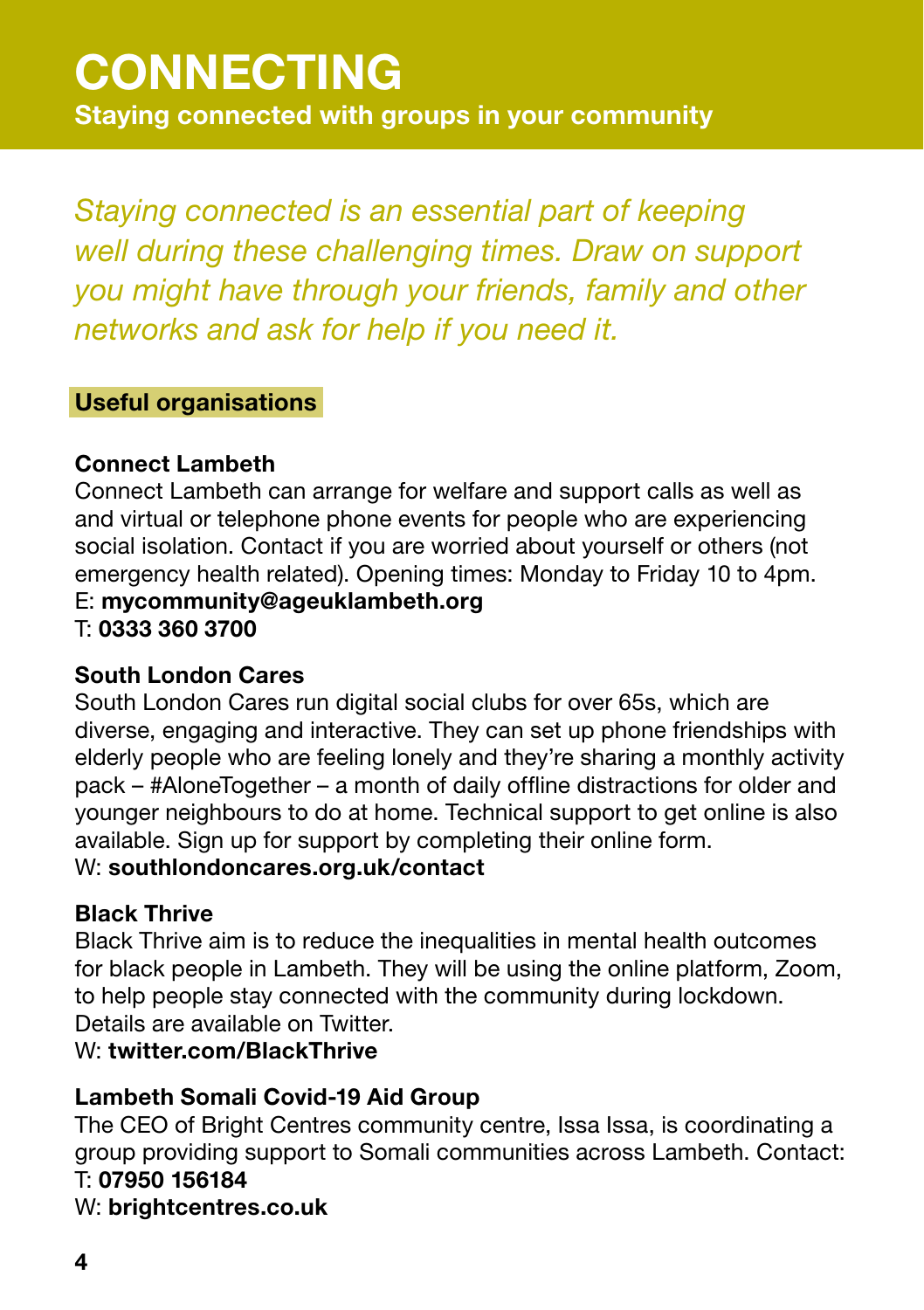*Here are some organisations you can turn to for advice and support if you're caring for someone in the community – be that a family member or a friend.*

# Useful organisations

# Alzheimer's Society and Dementia UK

If you need dementia support, we're here for you. Get personalised information, support.

Opening times: Monday to Wednesday 9am to 8pm, Thursday to Friday 9am to 5pm, Saturday to Sunday 10am to 4pm

# T: 0333 150 3456

## Caring4carers

During COVID-19 they will be setting up a new WhatsApp group to share factual information relevant to carers, good news stories, fitness tips and videos, motivational messages and links to things that you can do on your own or with your family from the comfort of your own home.

## E: info@carers4carers.com

#### T: 07939 221 484

## W: facebook.com/Carers4Carers-110850376978000/?

## Carers' Hub Lambeth

You may be worried about how to make sure there is care for those who rely on you – such as your dependants at home or others that you regularly visit. Contact the council for carers' support and guidance. Opening times: Monday to Friday 9 to 5pm

# E: connect@carershub.org.uk

#### T: 020 7346 6800

W: carershub.org.uk

## Independent Living and Carers' Partnership

Lambeth residents aged over 55, disabled people and people living with long term health conditions, as well as carers of all ages, can get telephone or email support and guidance

#### T: 020 7095 5720

## E: hello@connectlambeth.org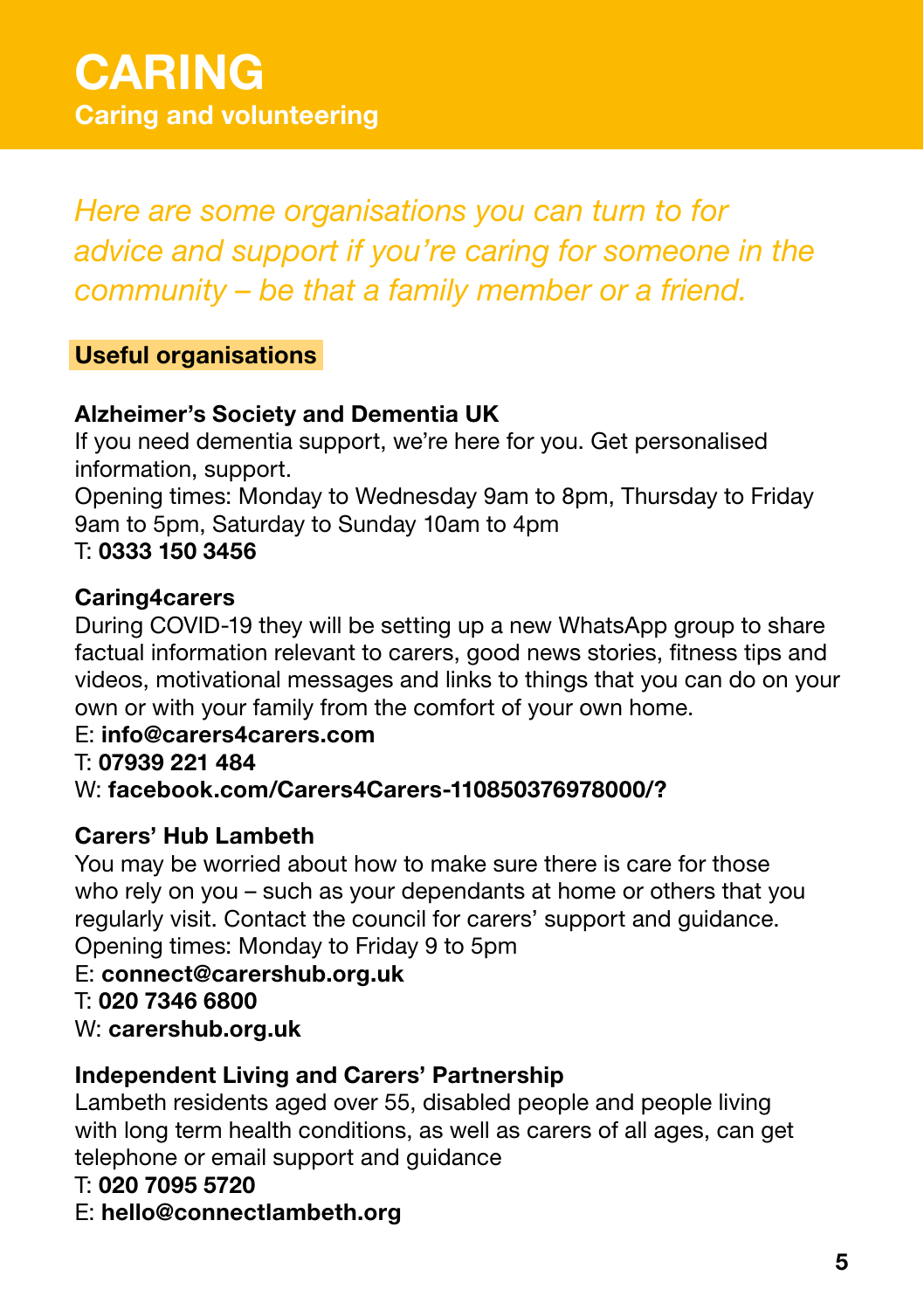# CARING – CONTINUED

Caring and volunteering

# Coronavirus support for clinically extremely vulnerable people

If you have received an NHS letter or are caring for someone who has, you can register for support online or call the government's new dedicated helpline.

### T: 0800 028 8327 W: coronavirus-extremely-vulnerable

## Planning for emergencies

To assist you and those you care for during this difficult time, Carers UK have put together some guidance on emergency contingency planning. W: carersuk.org/help-and-advice/practical-support/planning-foremergencies

#### Arts 4 Dementia

Arts 4 Dementia develop innovative arts workshop programmes to reenergise and inspire people in the early stages of dementia and their carers. They are running range of online and remote access events. W: arts4dementia.org.uk

## Talking Point

Online Fourm to connect online with other people affected by dementia W: forum.alzheimers.org.uk

# Volunteering

Lambeth has a strong community spirit and a large voluntary and community sector. It's no surprise that residents and community groups across the borough are offering help and undertaking acts of kindness and support in response to the coronavirus outbreak. Everyone should do what they can to stop coronavirus spreading. This is the most important thing you can do as a resident.

Find out more about becoming a volunteer, safety guidelines and sign up online.

# W: lambeth.gov.uk/coronavirus-volunteer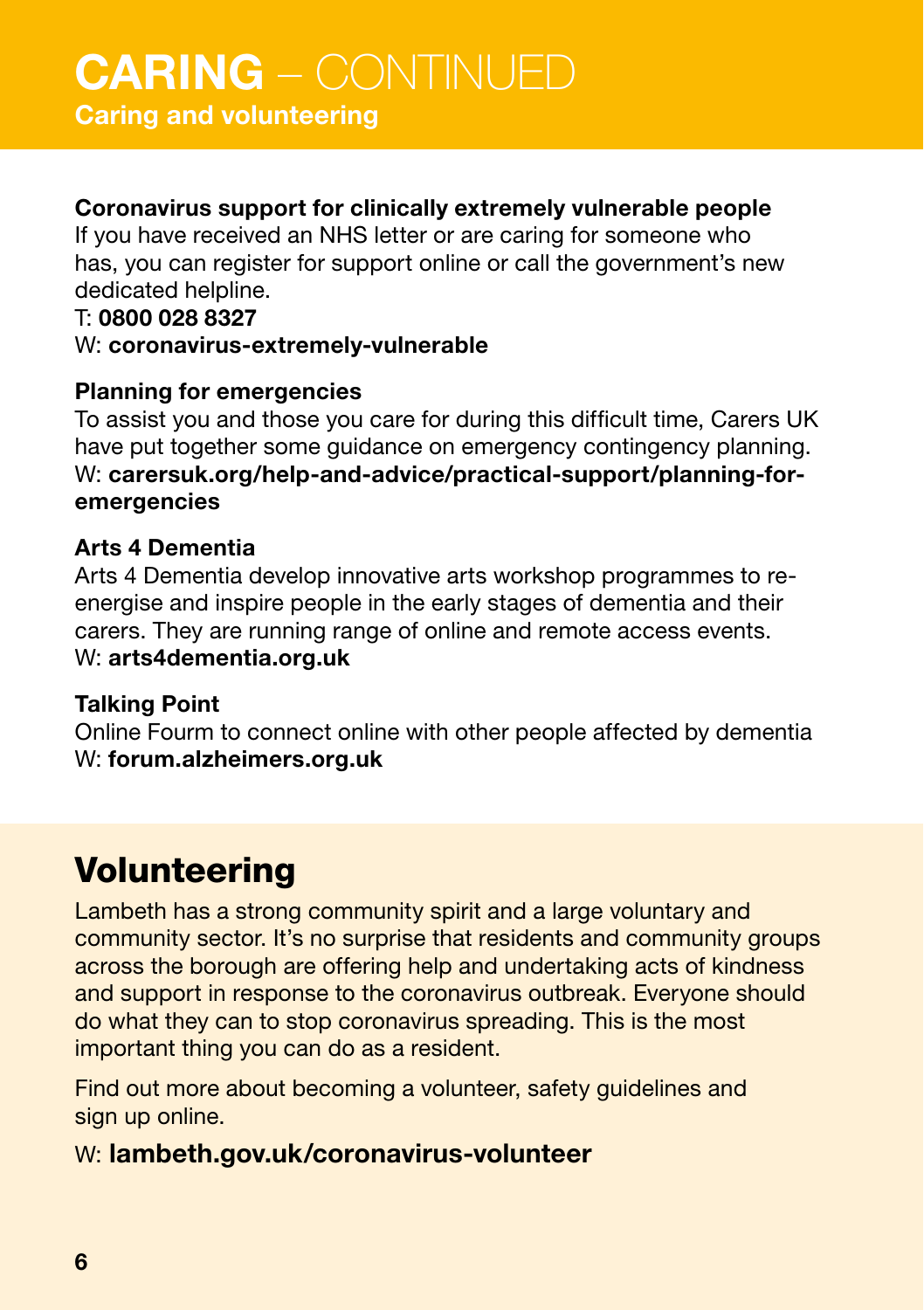*Support is available if you're worried about your financial circumstances, becoming homeless, or are sleeping rough.* 

# Housing organisations

# Housing Options

If you're homeless or at risk of homelessness, call to speak with a Housing Options Adviser.

Opening times: Monday to Friday 9am to 5pm

T: 020 7926 4200

E: housingoptions@lambeth.gov.uk

# Housing Support Team

The Housing Support Team provide advice and support to tenants of the local authority and those living in temporary accommodation. They have a payment budget for those experiencing difficulties with their household income. Opening times: Monday to Friday 9am to 5pm

## T: 020 7926 6399

## E: Welfaresolutions@lambeth.gov.uk

## The Tenancy Sustainment and Support Service

The Tenancy Sustainment and Support Service provide advice and support to tenants of the private rented sector. They also have a payment budget for those experiencing difficulties with their household incomes. Opening times: Monday to Friday 9am to 5pm

## T: 020 7926 0020

## E: TSTenquiries@lambeth.gov.uk

## Street Link London

If you're over 18 and sleeping rough or see someone who is, report their location here. This will be sent to the correct, independent local homelessness outreach team, so they can locate the individual and connect them with support services. If you think the person you're concerned about is in immediate danger or needs urgent care, please call 999. W: streetlink.london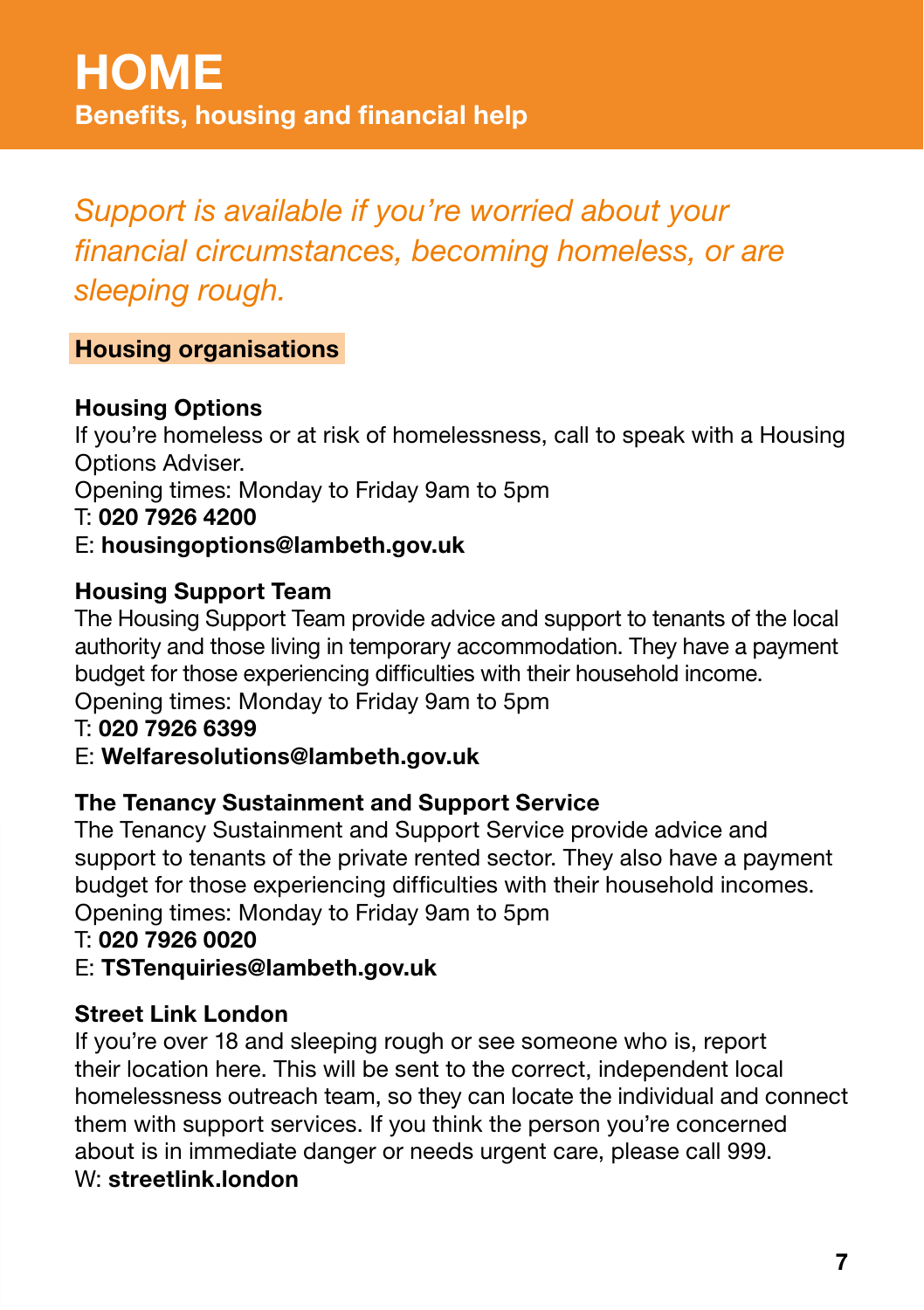# HOME – CONTINUED Benefits, housing and financial help

## Advice Services

Citizen's Advice Merton and Lambeth, Brixton Advice Centre and Centre 70 provide free independent, confidential, impartial advice about debt, money and welfare benefits (including a benefit check). All services are providing telephone and online support for Lambeth residents.

Brixton Advice Centre Opening times: Monday to Thursday 10am to 3pm T: 020 7095 5908 W: brixtonadvice.org.uk/contact

Centre 70 Opening times: Monday to Friday between 10am to 1pm or 2pm to 4pm T: 020 8670 0070 E: enquiries@centre70.org.uk W: centre70.org.uk

Citizen's Advice Bureau Merton and Lambeth Opening times: Monday to Friday, 10am to 4pm T: 0344 488 9625 E: appointments@caml.org.uk W: caml.org.uk

#### Other support organisations

#### Every Pound Counts

Every Pound Counts provide advice about benefit entitlements and how to access them, as well as support with benefit appeals. They're particularly focused on helping Lambeth residents who have a serious long-term health condition or disability.

Opening times: Tuesday and Thursday, 1pm to 4pm

#### T: 020 7926 5555

## E: EveryPoundCounts@lambeth.gov.uk

# Indoamerican Refugee and Migrant Organization (IRMO)

Free legal advice and support for Latin American communities. Providing information and remote appointments for welfare and COVID-19 support. T: 020 7733 9977 / 074 2266 7327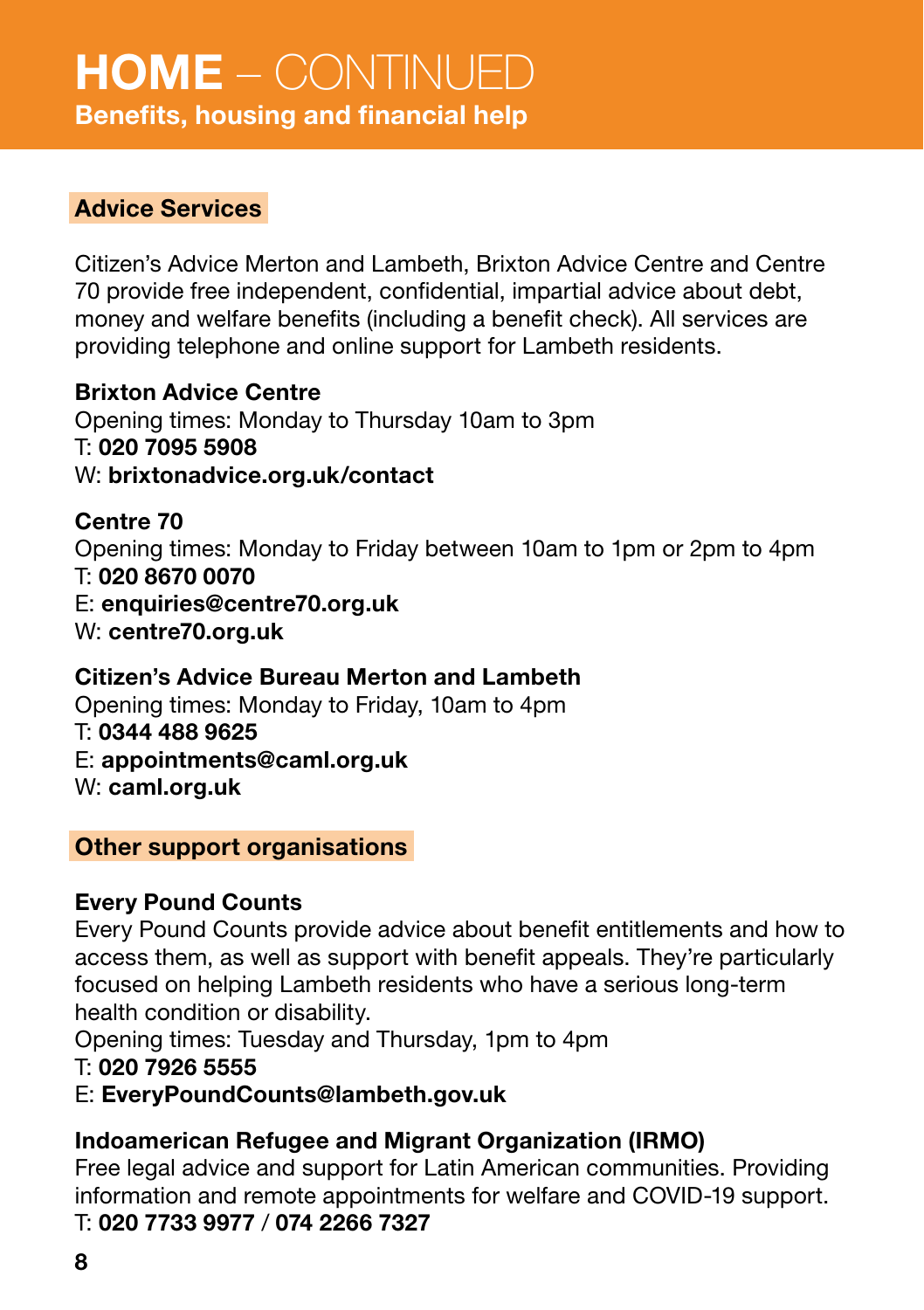### E: mail@irmo.org.uk W: irmo.org.uk

# Turn2us

Turn2us has an online benefits calculator, grant finder and other tools to help you find financial support. Opening times: Monday to Friday, 10am to 4pm T: 0808 802 2000 W: turn2us.org.uk

# Useful information and links

# Financial help from the council

If you're claiming benefits or experiencing financial hardship, there are some extra ways that the council may be able to help:

- The Emergency Support Scheme can provide assistance with food, fuel, furniture and white goods for households facing a crisis or emergency.
- Discretionary Housing Payments can help make up rent payments where benefit payments do not cover the full cost.
- Council Tax Support can help reduce Council Tax bills for people on low incomes.
- Discretionary Council Tax Support Hardship Payment scheme for those experiencing particular financial hardship.

# W: lambeth.gov.uk/coronavirus-financial-help

# Universal Credit

For up-to-date information on coronavirus and claiming benefits from the JobcentrePlus, including changes to appointments and assessments and claiming Universal Credit.

W: understandinguniversalcredit.gov.uk/coronavirus

# Meeting your energy costs: emergency help for pre-pay customers

If you can't get out to top up, or your emergency credit has run out, contact your energy supplier for help.

# Information about protection for tenants and landlords

The government has put together package of measures to protect renters affected by coronavirus (COVID-19).

W: gov.uk/guidance/government-support-available-for-landlordsand-renters-reflecting-the-current-coronavirus-covid-19-outbreak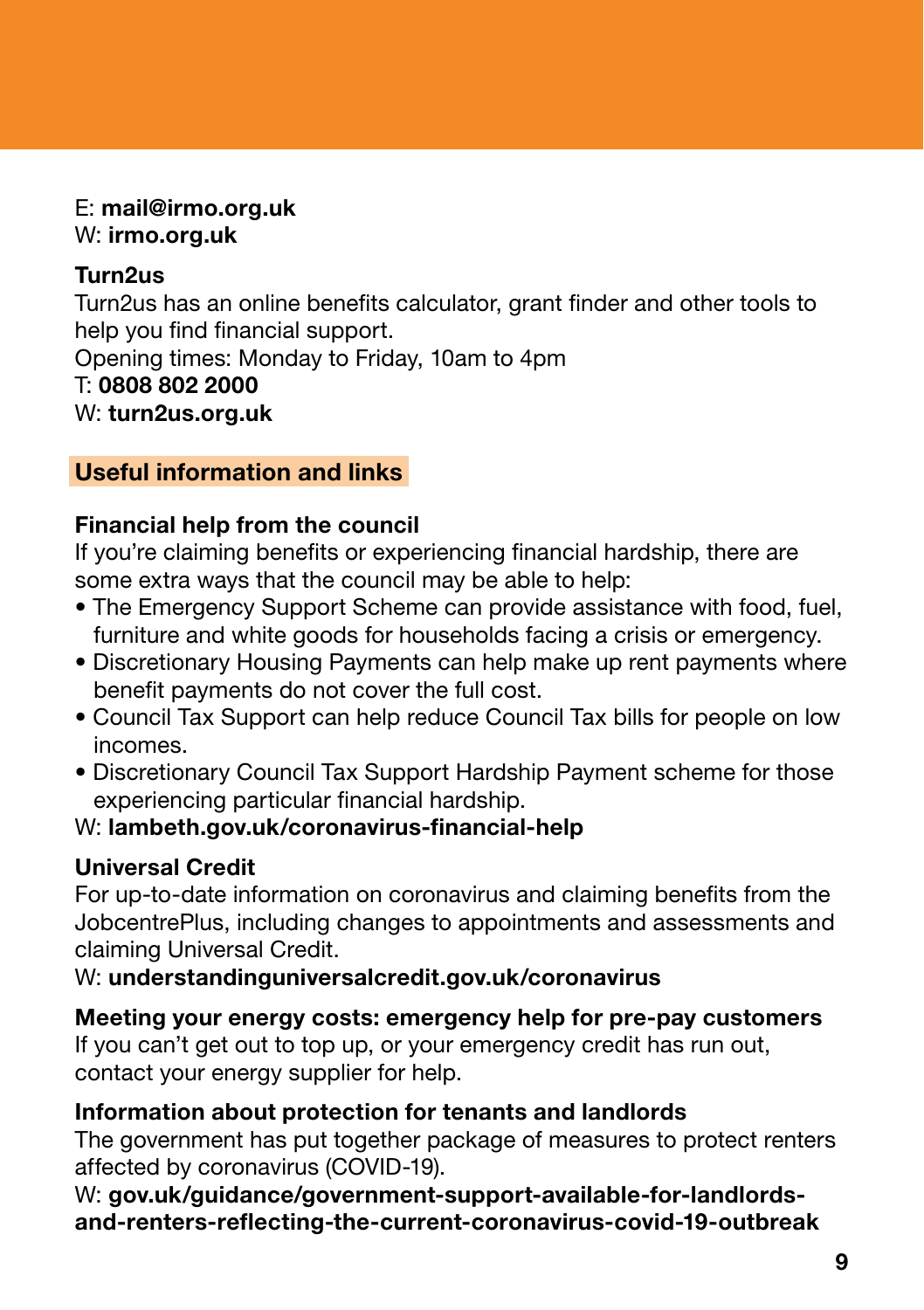*The government has set out temporary support measures for businesses and employers. Here are some reliable sources of information and organisations who can help you access the support you might need.*

## Employment support and advice

#### Opportunity Lambeth

The council's Opportunity Lambeth team works with the DWP and partners to advertise employment opportunities for local people. For oneto-one advice, visit their website and click on the 'need help' button. Opening times: Monday to Friday 9am to 5pm

#### T: 020 7926 0500

#### W: opportunity.lambeth.gov.uk

#### ACAS

ACAS has up to date information and advice for employees affected by the impacts of coronavirus (COVID-19).

#### W: acas.org.uk/coronavirus

#### Redundancy payments helpline

Contact about claims for redundancy, loss of notice pay, holiday pay, arrears of wages, protective award payments and lost pension contributions.

Opening times: Monday to Thursday 9am to 1pm and 2pm to 5pm, and on Friday 9am to 1pm.

T: 0330 331 0020

See HOME (pages 7 to 9) for welfare benefits organisations who can help if you find yourself in need of financial support.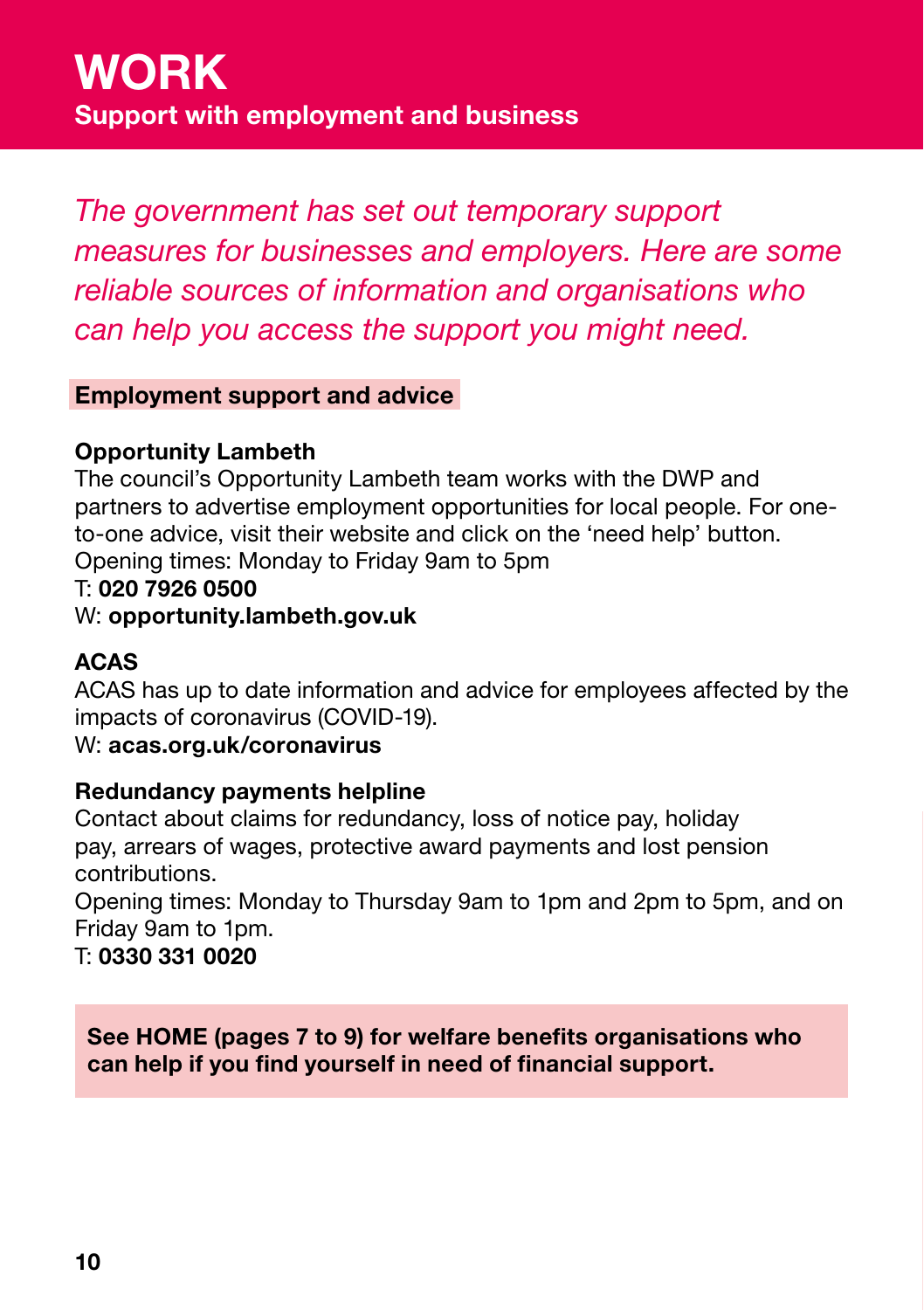#### Business support and advice

#### Government support

A full range of business support measures have been made available to UK businesses and employees, such as business rates relief and grants. Find out how to access the support, who's eligible, when the schemes open and how to apply.

W: businesssupport.gov.uk/coronavirus-business-support

#### The London Business Hub

The London Growth Hub's team of business Advisers are here to support London businesses through COVID-19 and beyond. Supported by the Mayor of London, their advisers can help you work out your next steps, create a plan of action and provide a gateway into the vital resources, support and initiatives needed to sustain your business through this challenging period.

#### W: growthhub.london/get-support

#### The Federation of Small Businesses

Comprehensive guidance for small businesses and the self-employed. W: fsb.org.uk/campaign/covid19.html

# Lambeth Talk business edition

This special edition of Lambeth Talk is packed full of useful information for businesses. Find out more about the guidance, workshops and one-to-one sessions available – there's also a section on funding opportunities for arts and charities.

#### W: lambeth.gov.uk/sites/default/files/ Lambeth-talk-coronaviruscoronavirus-business-edition-2020.pdf business-edition-2020.pdf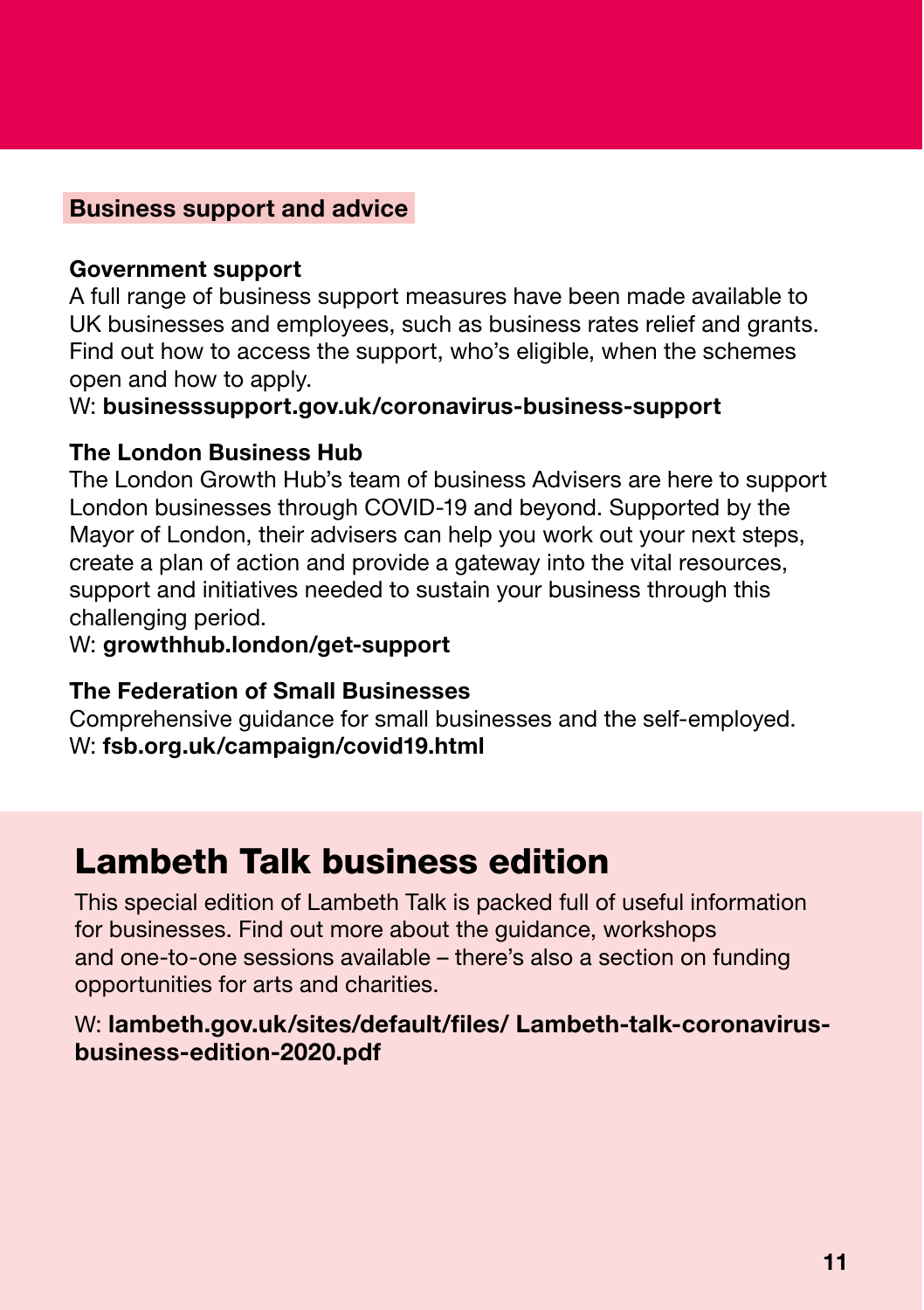*Looking after our mental health is as important as taking care of our physical health when it comes to keeping well. These organisations and resources are here to help.*

# Useful information and links

#### Every Mind Matters

Tips to help you manage a range of issues such as low mood, anxiety, stress and sleep disturbances.

#### W: nhs.uk/oneyou/every-mind-matters

#### Good Thinking

Good Thinking promotes self-care for common mental health conditions, including anxiety, low mood, sleeping difficulties and stress. You can take their online self-assessment in each or all of these areas to get some useful tips.

#### W: good-thinking.uk/coronavirus

#### Mind

Reliable information and tips from mental health charity, Mind, to help you cope during this time.

#### W: mind.org.uk/information-support/coronavirus

#### **Headspace**

Headspace has some free 10-minute guided exercises to help relieve stress through mindfulness meditation.

#### W: headspace.com/covid-19

#### Online library resources

Online services are available for library members which are largely free. These include a wide range of e-books, e-audiobooks, e-magazines and e-comics, film streaming and Newsbank (a large archive of local and regional UK newspapers).

#### W: lambeth.gov.uk/libraries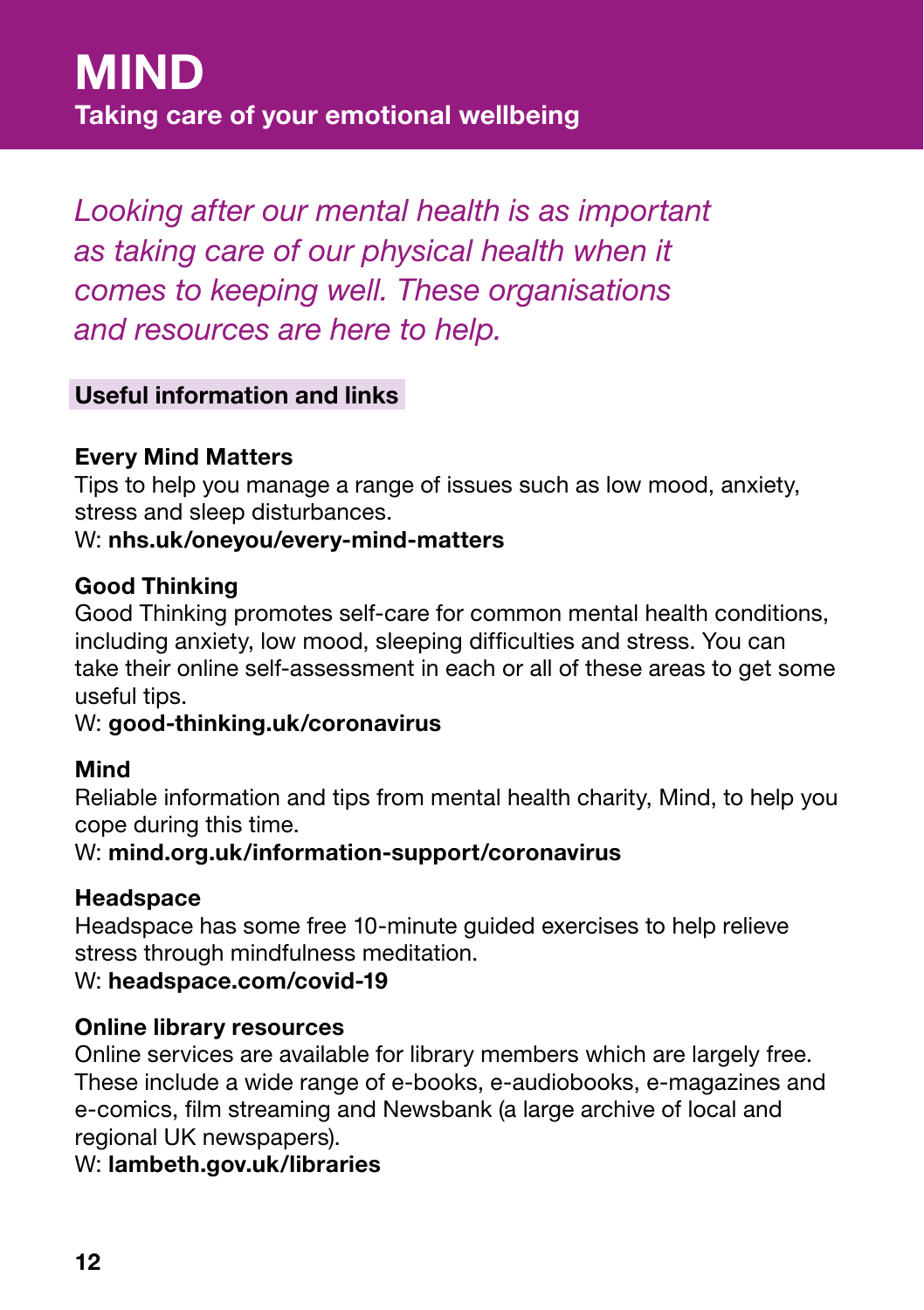# Support organisations

## Lambeth Living Well Network

Lambeth's Single Point of Access to mental health services for adults. Opening times: Monday to Friday 9am to 5pm. T: 0800 090 2456 W: lambethtogether.net/living-well-network-alliance/get-help/

#### South London and Maudsley NHS Trust

Opening times: 24-hour mental health crisis line T: 0800 731 2864 (Option 1) W: slam.nhs.uk/crisis

## NHS Talking Therapy Service

The National NHS talking therapy service aimed at people with mild to moderate anxiety, depression or trauma. Find your local service at W: nhs.uk/conditions/stress-anxiety-depression/benefits-of-talking-therapy

#### Mind Support Line

Information about mental health problems, treatment options and where to get help. Opening times: 9am to 6pm Monday to Friday T: 0300 123 3393 or Text 86463 W: **mind.org.uk** 

#### **Samaritans**

24-hour support for anyone in a mental health crisis or struggling to cope. T: for free 116 123 W: samaritans.org

#### Cruse Bereavement Care

Cruse have put together some resources to share how bereavement and grief may be affected.

W: cruse.org.uk/get-help/coronavirus-dealing-bereavement-and-grief

#### Lambeth Bereavement Services

Lambeth Bereavement Services have a full list of specialist organisations if you're experiencing the loss of a loved one.

W: lambeth.gov.uk/bereavement-services/support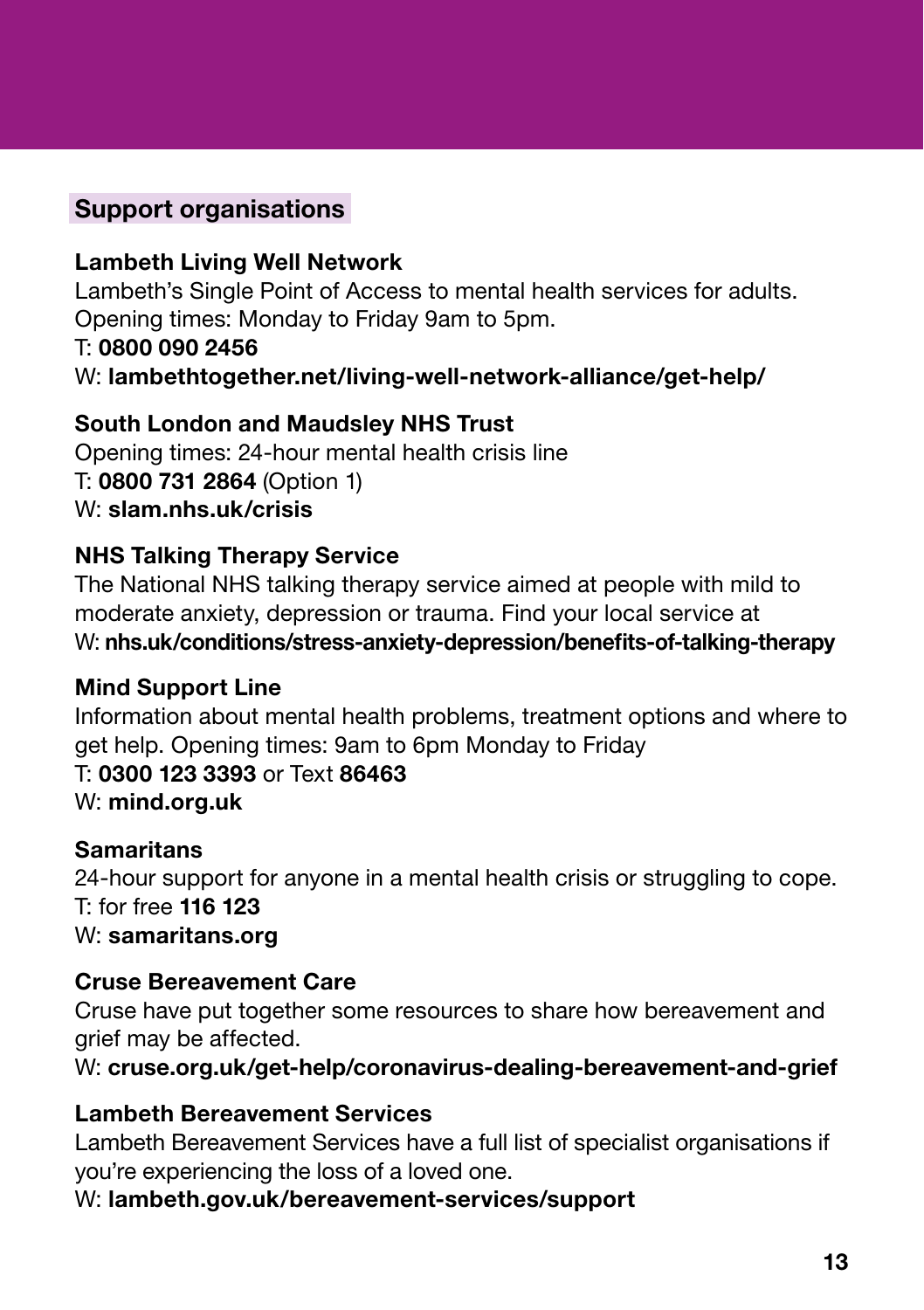*Remember that social distancing guidelines currently enable you to go outside to exercise once a day, as long as you keep two metres apart from others who are not members of your household group.*

# Useful information and links

# NHS One You

Ten minute work outs you can do at home. W: nhs.uk/oneyou/for-your-body

# Sport England

List of useful apps and links to online workouts, including workouts for older adults, with kids and disabled children.

# W: sportengland.org/stayinworkout

# Get Active

Online exercises workouts, including ones suitable for older people and those living with a health condition.

## W: getactive.io/resources

# Healthy eating advice during coronavirus

The British Dieticians Association have developed some frequently asked questions around diet and coronavirus. They've also included useful links to factsheets on healthy eating and eating well for less.

# W: bda.uk.com/resource/covid-19-corona-virus-advice-for-thegeneral-public.html

# NHS Live well

Advice on eating a healthy, balanced diet and consuming the right amount of food and drink to maintain a healthy body weight.

# W: nhs.uk/live-well/eat-well

# Support to quit smoking

Lambeth residents can access support from a trained stop smoking specialist over the phone.

Opening times: Monday to Fridays 9am to 8pm, weekends 11am to 4pm.

## T: 0300 123 1044

W: stopsmokinglondon.com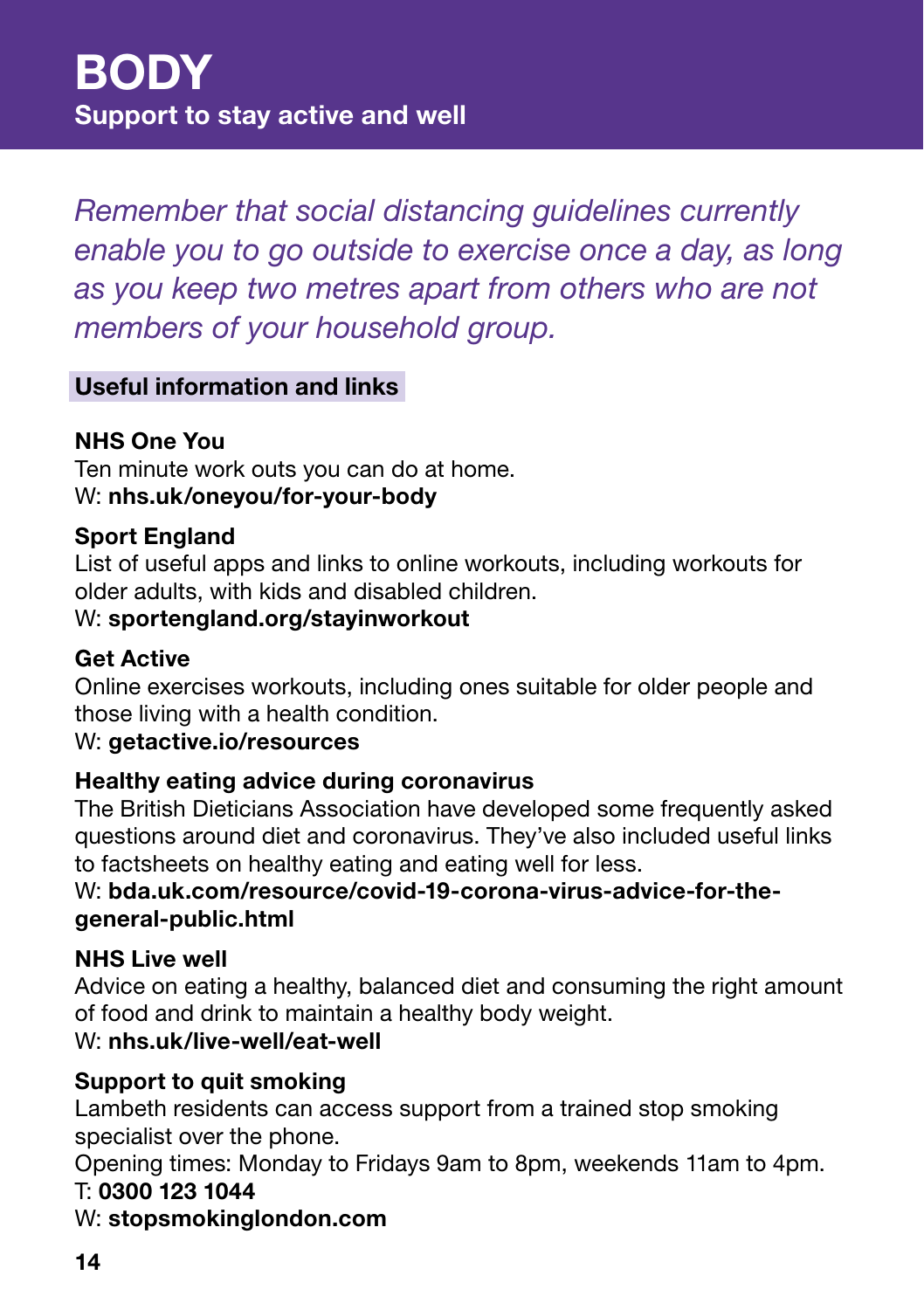*The support organisations and links here are for families looking for information about what's being offered in the borough for families during COVID-19.* 

# Useful organisations

## Lambeth Families Information Service

The Families Information Service (FIS) provides free, reliable and impartial information and assistance to parents, carers, professionals and young people about local services and activities available to you and your family. Opening times: Monday to Friday 9 to 5pm

T: 020 7926 9558

#### E: fis@lambeth.gov.uk

## Lambeth Families Information Service directory

There are a number of great local organisations offering online support, classes and activities for children and young people. From online fitness and self-defence classes, to art classes, music tuition, online 'hang outs' movie nights and FIFA tournaments – they'll all be listed here.

## W: lambeth.gov.uk/fis-directory

#### Lambeth Educational Psychology Service

Lambeth Educational Psychology Service has put together a guide for parents and carers about how to support the wellbeing and learning of their children during the coronavirus outbreak. They're also providing consultations via telephone to any parent in the borough, free of charge. Opening times: Monday to Friday 9am to 5pm.

#### T: 020 7926 9658

#### E: Leps@lambeth.gov.uk

#### W: lambeth.gov.uk/coronavirus-parent-guide

#### Children's centres

All Lambeth children's centre buildings will be closed until further notice but children's centre staff can provide advice and signposting to families with children under 5 years.

Opening times: Monday to Friday 9am to 5pm.

T: 020 7926 2369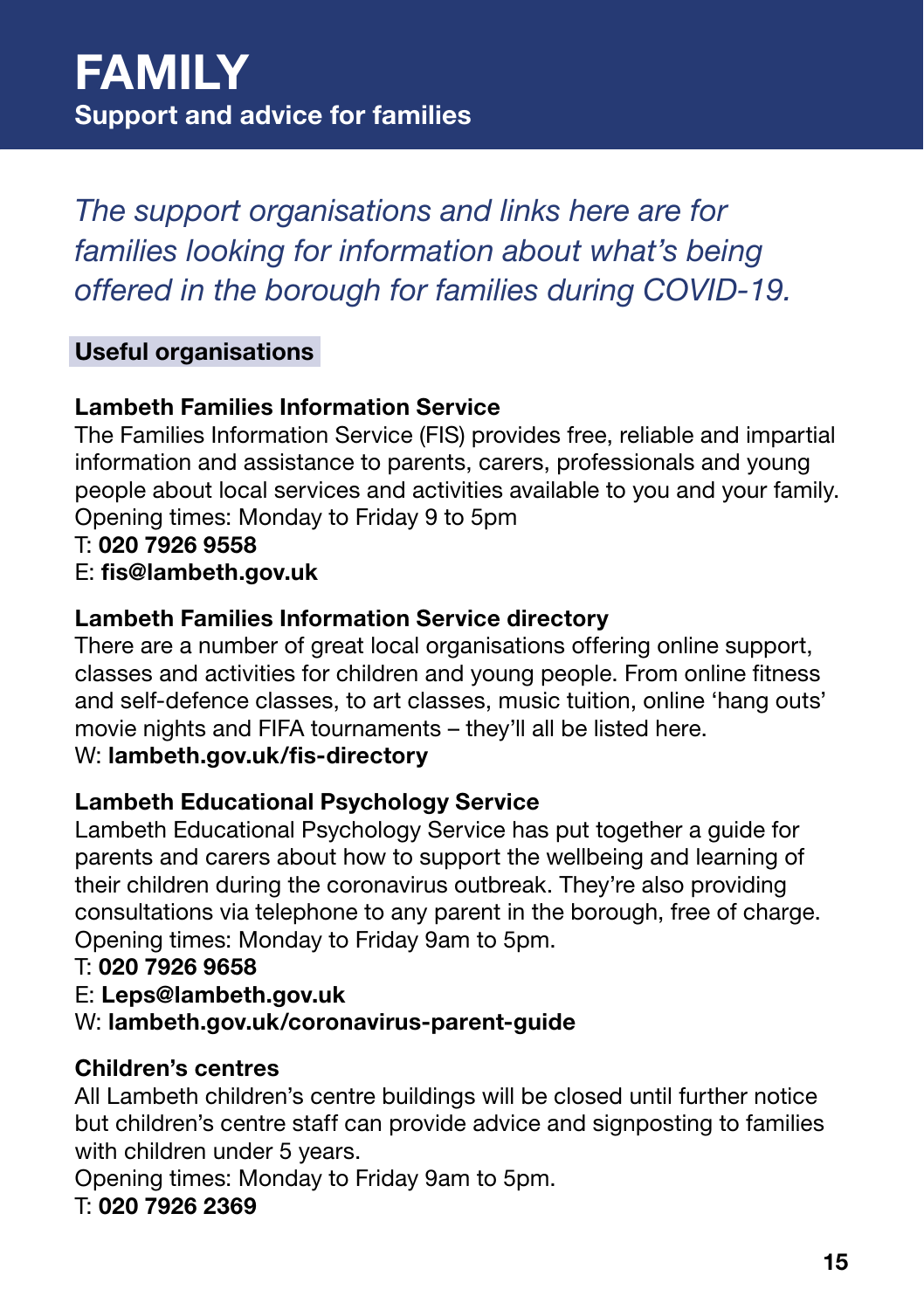# FAMILY – CONTINUED

# Support and advice for families

# Family Action

Family Action works to tackle some of the most complex and difficult issues facing families today – including financial hardship, mental health problems, social isolation, learning disabilities, domestic abuse, or substance misuse and alcohol. Contact their free helpline for support.

Opening times: Monday to Friday 9am to 3pm and 6pm to 9pm (closed bank holidays).

#### T: 0808 802 6666

E: familyline@family-action.org.uk

W: family-action.org.uk

#### Useful information and links

#### Lambeth breastfeeding support

The Lambeth breastfeeding Facebook page contains information, advice and guidance on breastfeeding at this time, as well as details of daily online support groups.

#### W: facebook.com/lambethmilkspots

#### The Breastfeeding Network

The Breastfeeding Network offer peer support with feeding your baby. Leave a message you will be contacted as soon as possible.

#### T: 07394 724 599

#### E: lamccg.lambethinfantfeedingservice@nhs.net

#### Healthy Start Vouchers

With free Healthy Start Vouchers you can buy milk, plain fresh and frozen fruit and vegetables, and infant formula milk. You can also get free vitamins. To qualify, you need to be at least 10 weeks pregnant or have a child under four years old and in receipt of benefits. Complete an application on their website or call for an application form.

#### T: 0345 607 6823

#### W: healthystart.nhs.uk

For the latest information about changes to Children's Services during coronavirus, please visit lambeth.gov.uk/coronavirus/cyp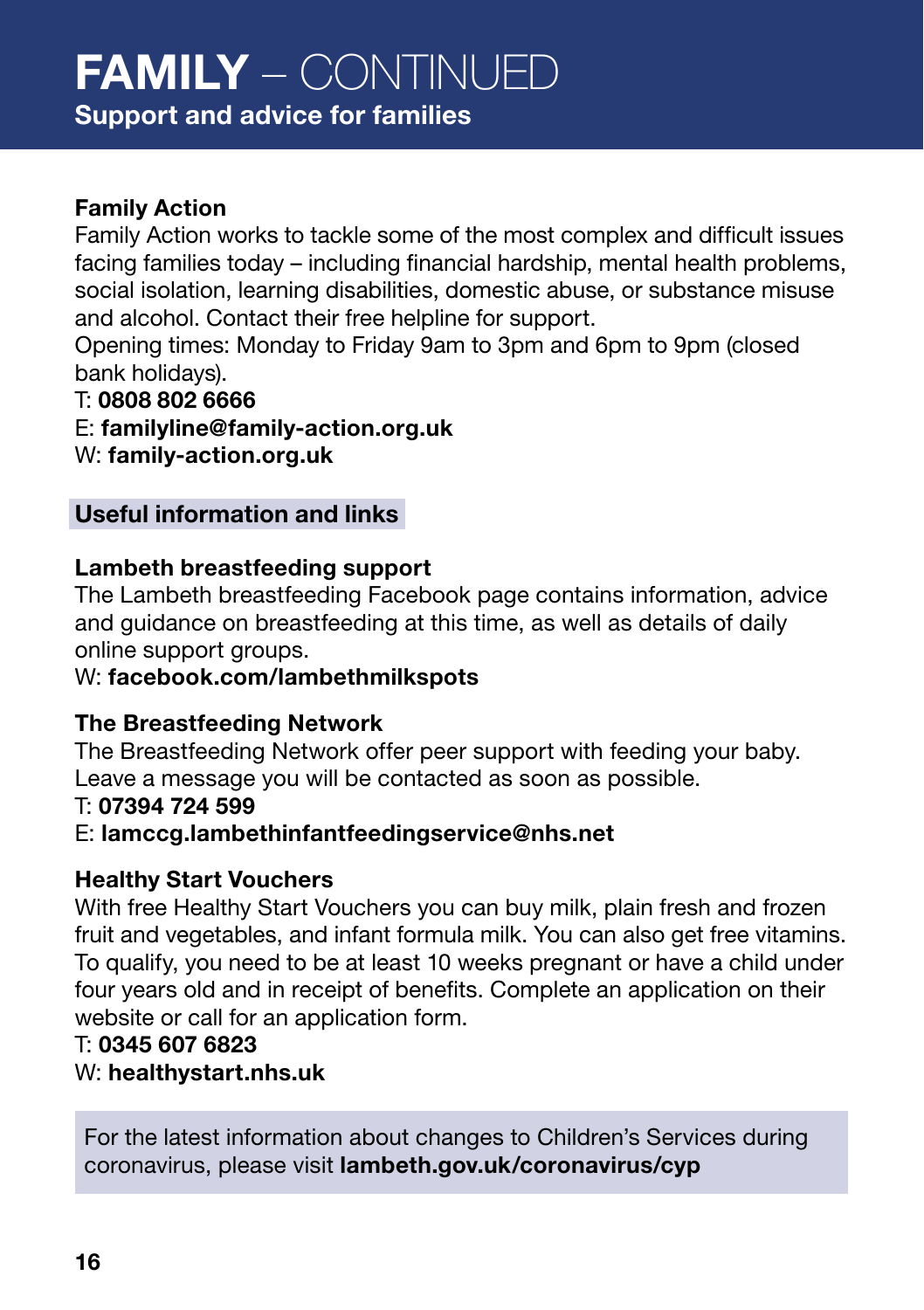*We understand this can be a particularly difficult time for children and young people. Here are some of the organisations who can offer general support or specialist help in a time of crises, as well as more general information about what's happening in Lambeth to support children young people.*

# Support organisations

# Lambeth Council Mental Health Service for children and young people (CAMHS)

Get help for children and young people up to the age of 18 who have mental health problems or development difficulties. Individual and family interventions psychological therapies, including talking and creative therapies, and medication management in line with NICE guidelines. You can also call for advice about how to refer a child, young person or their family or other services available for children and young people with mental health problems or developmental disorders.

# T: 020 3228 7370

## W: lambeth.gov.uk/CAMHS

# NHS Child and Adolescent services

(South London and Maudsley Trust, NHS) South London and Maudsley NHS Foundation Trust's provide the widest range of NHS mental health services in the UK. They also provide substance misuse services for people who are addicted to drugs and alcohol. T: 0800 731 2864

# W: slam.nhs.uk

## Shout

Shout provides free, confidential support, 24/7 via text to anyone in crisis. Every texter is connected with a real-life human. Text SHOUT to 85258 W: giveusashout.org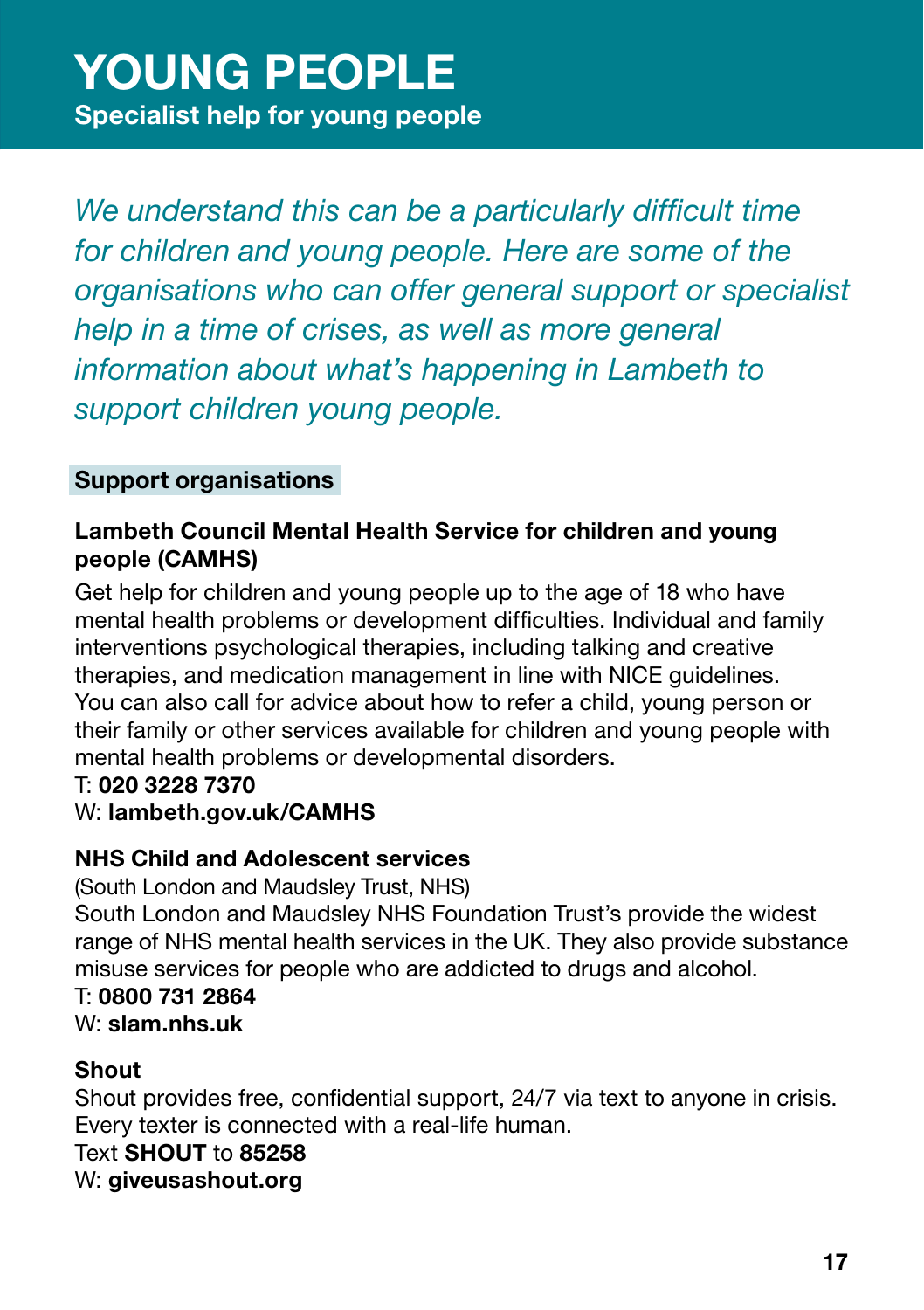# YOUNG PEOPLE – CONTINUED

Specialist help for young people

#### Childline

Childline is a helpline is for any child with a problem.

You can call 0800 1111 any time for free. You can also have an online chat with a counsellor and check out the online message boards at. W: childline.org.uk

# Papyrus

Papyrus is a national charity dedicated to the prevention of young suicide. They provide confidential support and advice to young people struggling with thoughts of suicide, and anyone worried about a young person through their helpline, HOPELINEUK.

Opening times: 9am to 10pm weekdays, 2pm to 10pm weekends and bank holidays.

## T: 0800 068 4141

W: papyrus-uk.org

## The Mix

The Mix offers support service for young people under 25 on any problems you may be facing such mental health to money, from homelessness to finding a job, from break-ups to drugs. Email and online chat also available through their website. The Mix offers support service for young people under<br>you may be facing such mental health to money, from h<br>finding a job, from break-ups to drugs. Email and online<br>through their website.<br>Text: **THEMIX** to 85258 24 hours a

Text: THEMIX to 85258 24 hours a day Helpline from 4am to 11pm every day T: 0808 808 4994  $W:$  themix.org.uk/get-support

# Lambeth information for young people

Lambeth Council's resource for young people, including all the latest news from national and local government, digital activities to inspire them, links to forums where they can talk with their peers and information and advice about the current COVID-19 outbreak.

# W: lambeth.gov.uk/youngpeople-coronavirus

# Minded

Minded is a free learning resource about the mental health of children, young people and older adults. They also offer e-learning for volunteers, students and practitioners.

## W: minded.org.uk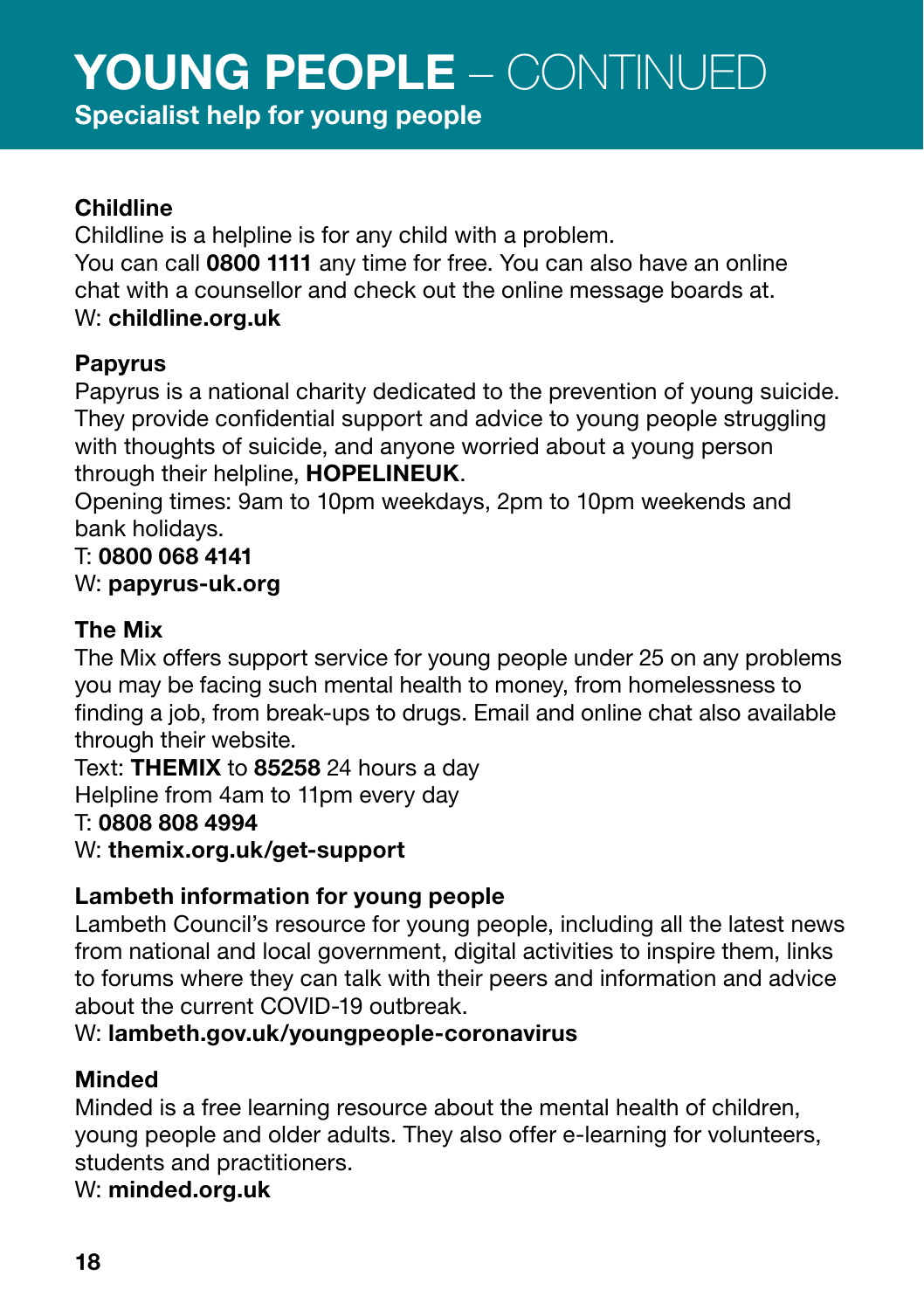# Kooth

Kooth is an online counselling and emotional well-being platform for children and young people, accessible through mobile, tablet and desktop and free at the point of use. They offer free, safe anonymous online advice for young people.

## W: **kooth.com**

# Anna Freud National centre for children and families

Anna Freud National centre for children and families have useful information on covid-19, including a resource called 'On My Mind' – an A-Z of simple self-care activities which you can do at home – from crafts to coding. Written by young people to help other young people. W: annafreud.org/coronavirus

# Young Minds for parents and carers

Young Minds offers advice for children and young people up to 25 and their carers, including specific advice on the coronavirus. Young people can get ideas about things to do if they are anxious, concerned or stressed. Parents and carers can call their helpline too.

## T: 0808 802 5544.

## W: youngminds.org.uk

## eQuoo

eQuoo is a free app developed by a team of psychologists and the creators of The Walking Dead games. It combines mental health research with play using choose-your-own-adventure games that increase emotional fitness and teaches new psychological skills. eQuoo is available on android and from the Apple store.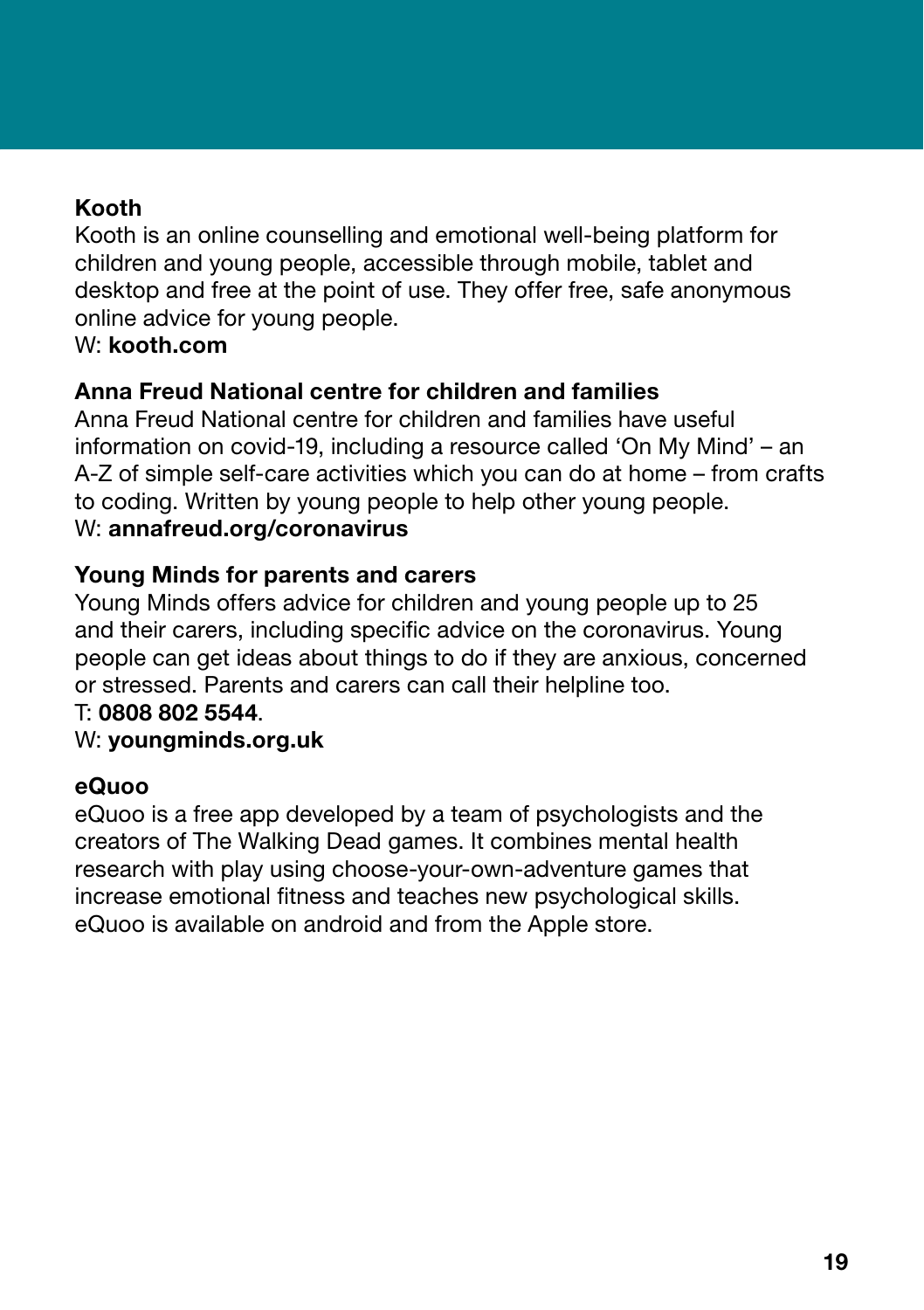*Coronavirus restrictions can make life particularly challenging for families with special educational needs and disabilities. Here are some support organisations offering dedicated advice and guidance for you.*

# Support organisations

# AskSARA

Expert advice and information on products and equipment for older and disabled adults and children.

#### T: 020 7289 6111

https://asksara.dlf.org.uk/ W: https://asksara.dlf.org.uk/

## National Autistic Society

If you are autistic, or you are a family member of someone on the autism spectrum, you can call the Autism Helpline for advice. Opening times: Monday to Friday 10am to 3pm.

T: 0808 800 4104

## Challenging Behaviour Foundation

Charity for people with severe learning disabilities offering a family support helpline. They've developed a web page dedicated to coronavirus information and resources.

#### T: 0300 666 0126

E: support@thecbf.org.uk

W: challengingbehaviour.org.uk/

## **Contact**

Free helpline service for families with disabled children. Their online shop, Fledglings, supplies products and equipment that help with everyday challenges for families with disabled children.

#### T: 0808 808 3555

E: helpline@contact.org.uk

W: https://contact.org.uk/ and fledglings.org.uk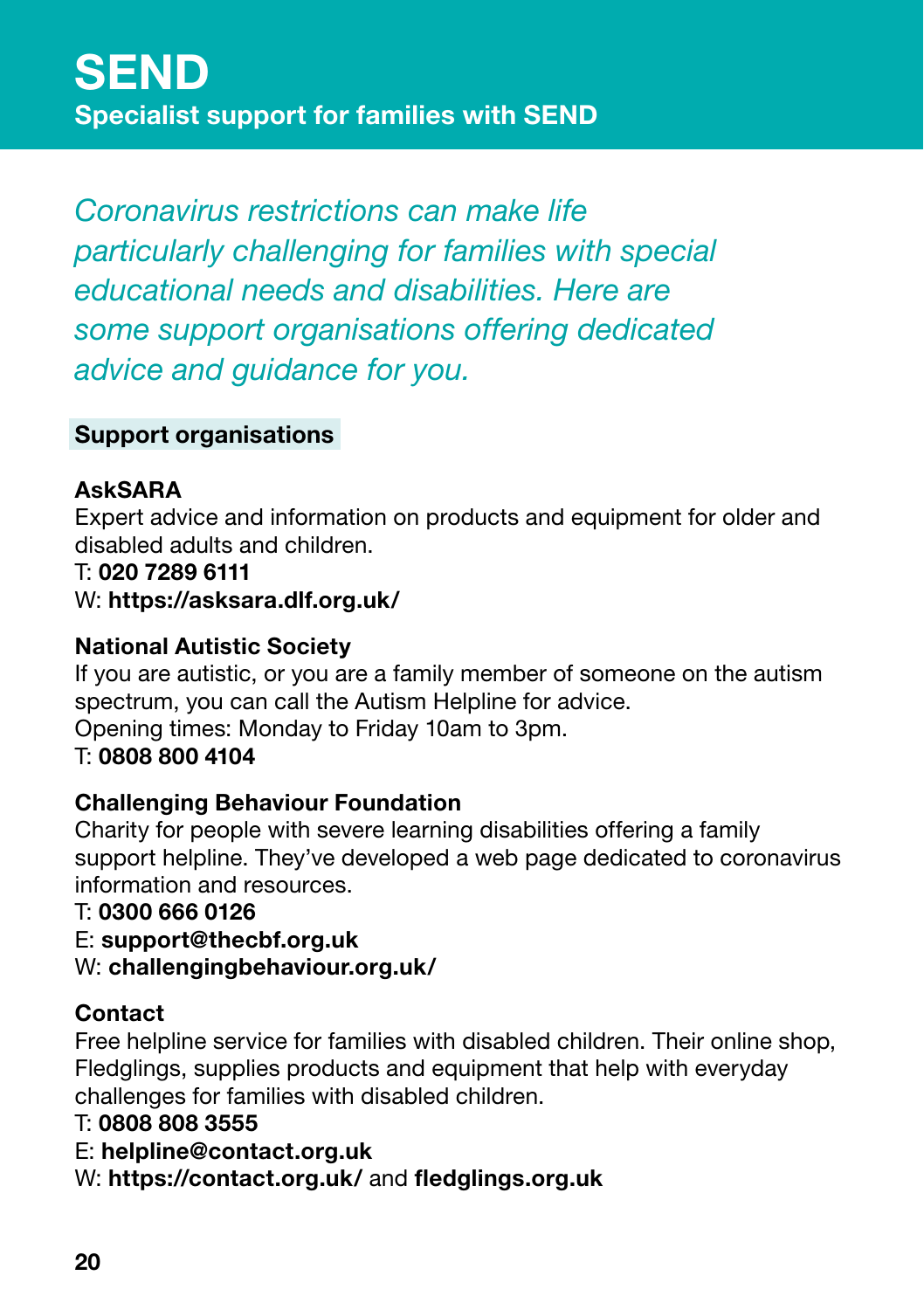# Disability Advice Service Lambeth (DASL)

DASL work with disabled people in Lambeth, including those with mental health support needs, older people and carers. Telephone for for an appointment.

#### T: 020 7738 5656 5656

#### E: enquiry.line@disabilitylambeth.org.uk

### W: disabilitylambeth.org.uk

## Family Action

Family Action works to tackle some of the most complex and difficult issues facing families today – including financial hardship, mental health problems, social isolation, learning disabilities, domestic abuse, or substance misuse and alcohol. Contact their free helpline for support. Opening times: Monday to Friday 9am to 3pm and 6pm to 9pm (closed (closed holidays). bank holidays)

#### T: 0808 802 6666

E: familyline@family-action.org.uk

https://www.family-action.org.uk/ W: https://www.family-action.org.uk/

## Lambeth Early Help Services

Early Help Services work with children, young people and their families up to the age of 19, or 25 where the child or young person has a disability. The aim is for families who need additional support to get help as early as possible, so they can tackle their problems and improve their lives. Opening times: 24 hours hours.

## T: 020 7926 5555

- E: helpandprotection@lambeth.gov.uk or
- E: help.protection@lambeth.cjsm.net (secure email)

## SEND Support

Coronavirus information for parents and carers of children with a special educational needs SEND Support or EHC Plan.

#### T: 020 7926 9460

- E: sendsupport@lambeth.gov.uk (general enquiries)
- E: annualReviews@lambeth.gov.uk (annual Reviews)
- W: lambeth.gov.uk/coronavirus-send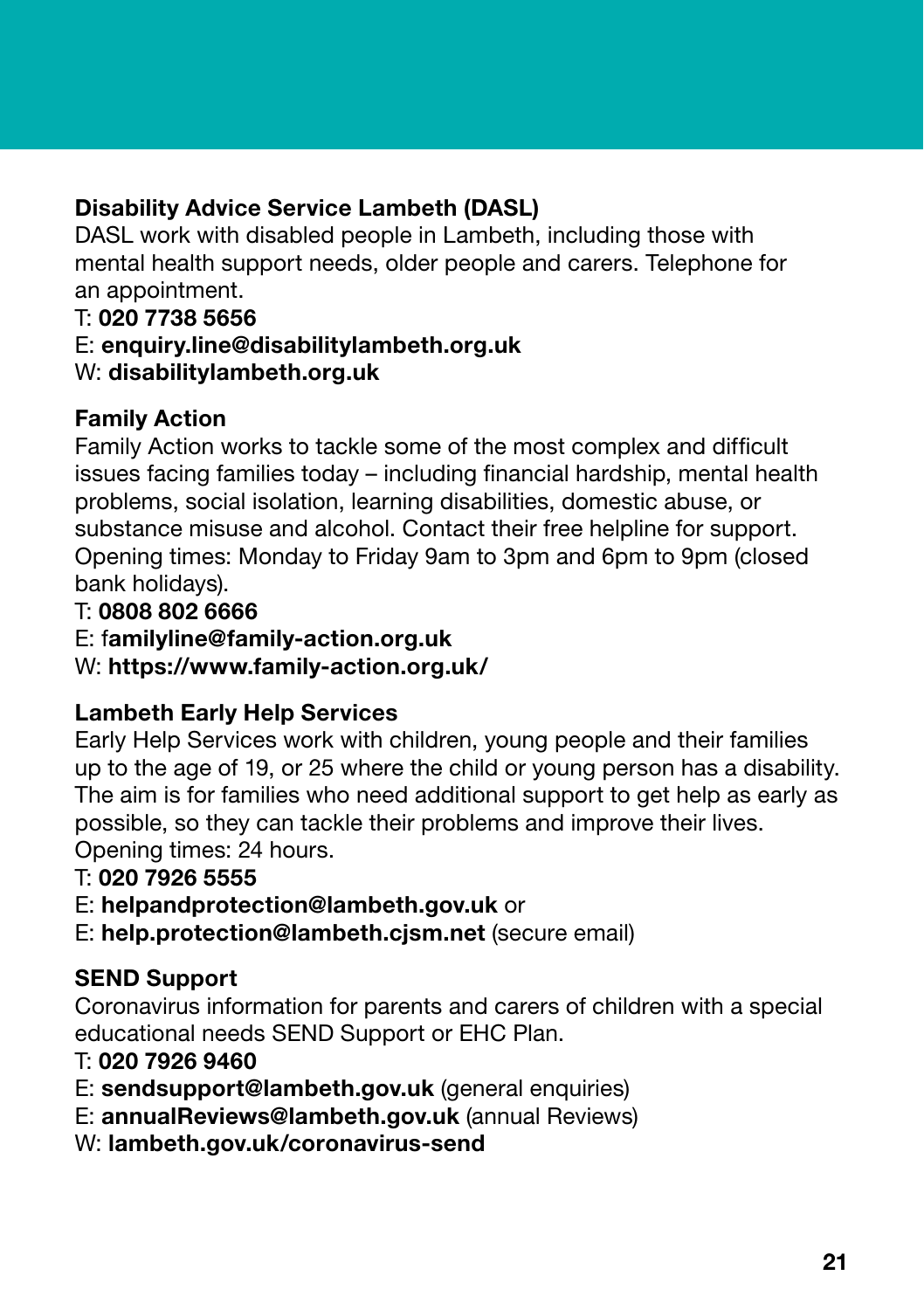# Useful links

## Cerebra

Cerebra helps children with brain conditions and their families discover a better life together. Their website has information about physical health, emotional and mental health and sleep.

W: cerebra.org.uk/get-advice-support

# Easy-read guidance

Public Health England has easy read guidance on coronavirus (COVID-19) and how it may affect you.

W: https://assets.publishing.service.gov.uk/government/uploads/ uploads/attachment\_data/file/874281/COVID-19\_easy\_read.pdf system/uploads/attachment\_data/file/874281/COVID-19\_easy\_read.pdf

## Royal Deaf Society

Daily BSL video updates on the Coronavirus. W: royaldeaf.org.uk/coronavirus-udpates-information-and-advice

## SEND Parents Handbook

Yvonne Newbold, author of The Special Parents Handbook. Following her on Facebook for useful articles and advice.

W: facebook.com/thespecialparentshandbook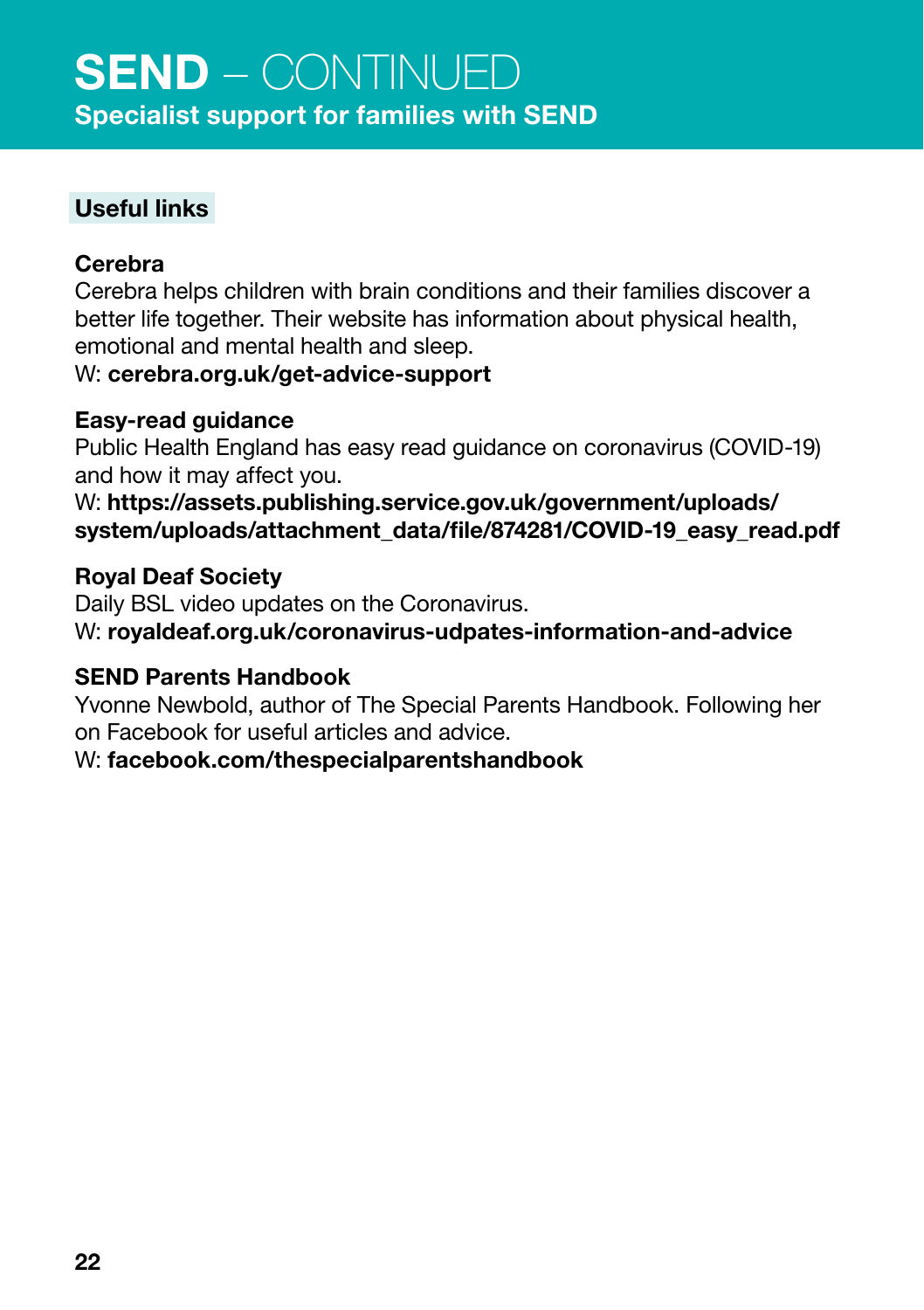*We've all experienced a huge change in our daily routines which takes some getting used to. During this time it's possible you may get into more arguments. Here are some really good sources of information support and around the topic of managing relationships during difficult times.*

# Support organisations

## One Plus One – Click platform

Click is an evidence based platform which provides support and training on relationship issues in a secure space. You'll also find lots of useful articles on key issues such as sex, breakups, big changes and parenting apart. W: oneplusone.org.uk/our-resources

## Relate

Relate has increased the availability of their counsellors to support everyone's relationships during COVID-19. They offer live chat, phone and webcam counselling services as well as information around managing conflict and maintaining relationships whilst social distancing and self-isolating.

#### W: relate.org.uk

## Help for co-parenting relationships

Visit to sign up for free, one to one, virtual support with your co-parenting relationship. If you're unable to complete the online form please call 07547 805 700 for help. W: lambeth.gov.uk/parenting

# Lambeth parenting support

Being a parent is difficult at the best of times, never mind during lockdown! Sign up for free online courses to provide you with tips and techniques for managing your toddler, child or teen. If you're unable to complete the online form please call 07547 805 700 for help.

## W: lambeth.gov.uk/parenting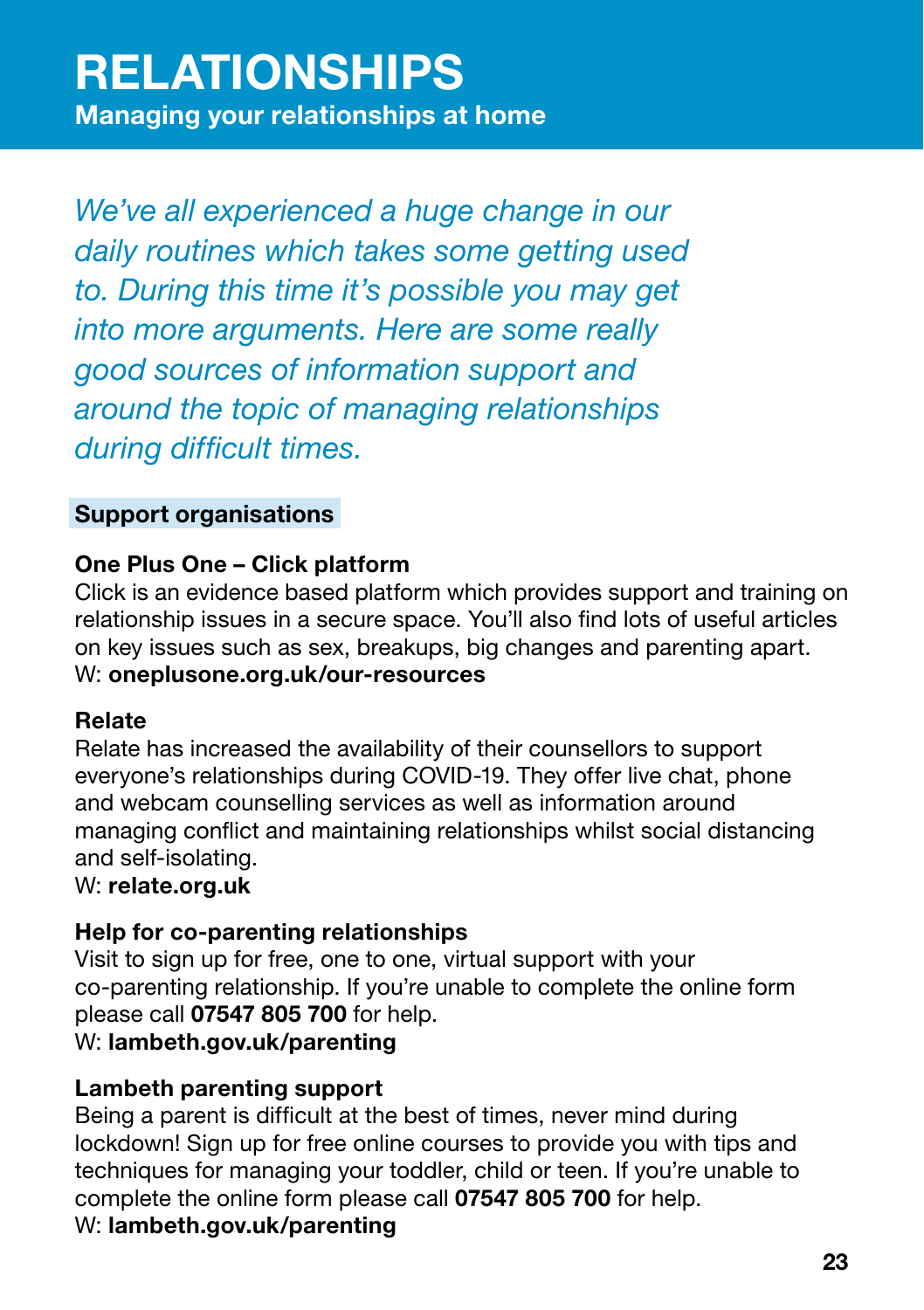# PROTECTION Keeping our community safe from harm

# What to do if you're concerned about a vulnerable child

All children and young people have the right to live in safety. without emotional cruelty, neglect, violence, or sexual abuse. If you're worried about a child please tell us about your concerns so that we can help.

# $T: 020$  7926 5555

# What to do if you're concerned about a vulnerable adult

Vulnerable adults include those with a physical disability, learning disability or mental health condition. As a result of their care and support needs, they can be more at risk of being neglected or abused and unable to protect themselves from this. If you think an adult is at risk of being neglected, abused or if someone is neglecting or abusing you, please call Lambeth Adults Social Care or report it online.

# $T: 020$  7926 5555

# w: lambeth.gov.uk/safeguarding-adults

If you believe a vulnerable adult, child or young person is in immediate danger then you should call 999 straight away.

If you have any concerns about someone's coronavirus symptoms, it's best to contact NHS 111 to speak a health professional.

#### Phone and internet scams

National trading Standards have published a list of the most common coronavirus scams and is warning people to be vigilant. W: nationaltradingstandards.uk/news/beware-of-covid19-scams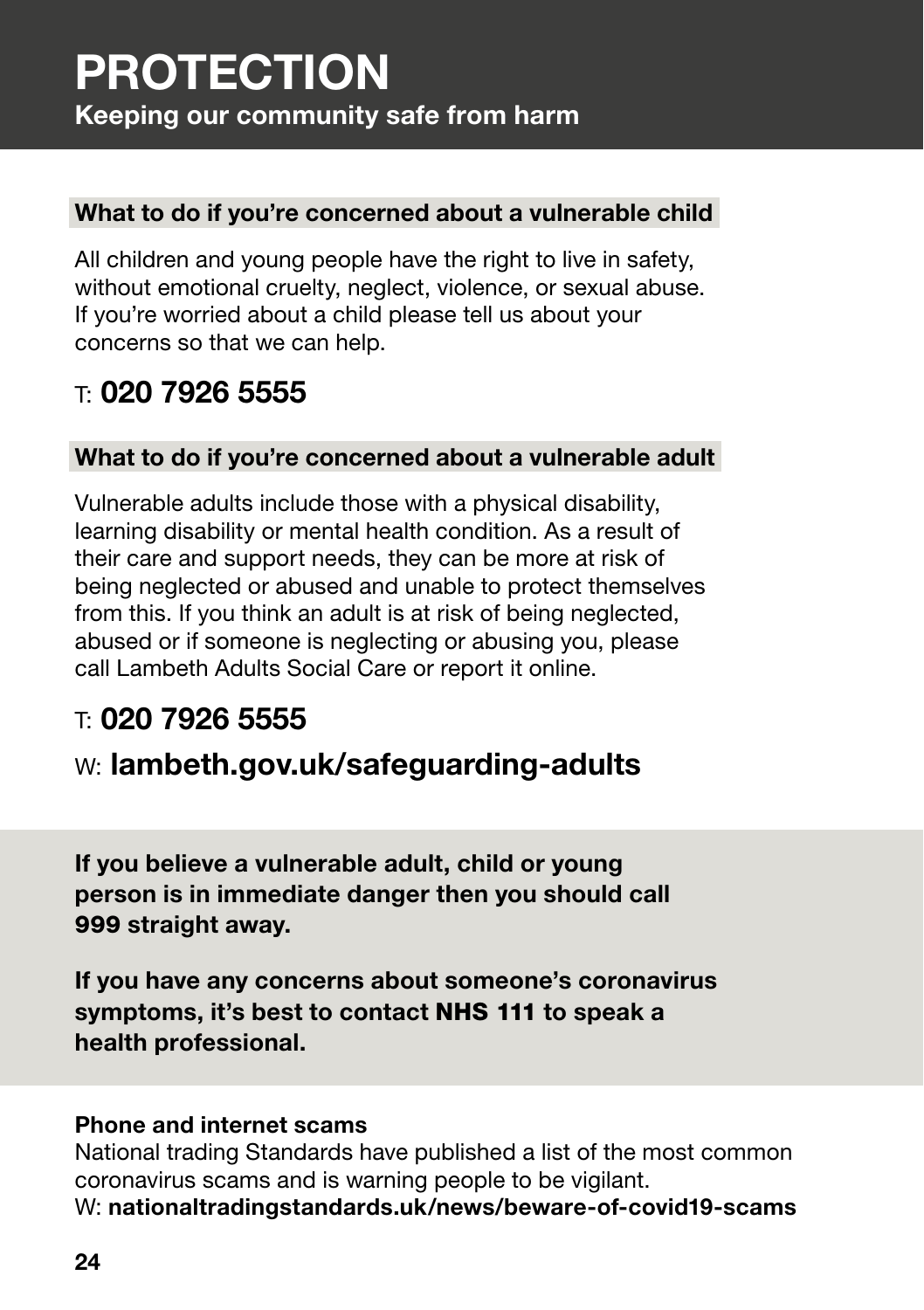# Domestic abuse

Survivors of domestic abuse may feel particularly alone and at risk during self-isolation. If you find yourself in this situation, here are some support organisations to help you.

## The Gaia Centre

The Gaia Centre provides confidential, non-judgemental and independent support services for those living in the London borough of Lambeth who are experiencing gender-based violence. They provide confidential advice and support by phone, text or email – whatever's safest. They support women and girls aged 13 and over and men aged 16 or over – including those who are lesbian, gay, bisexual, or are unsure of their sexuality – as well as young people who have been impacted by domestic violence aged 11+.

Support ranges from help to access safe accommodation, legal and financial advice to one-to-one support from someone who understand your situation. Their advice line is open 8am to 6pm, 7 days per week with an out of hour's service. In an emergency always call the police on 999.

#### T: 020 7733 8724

## W: lambethvawg@refuge.org.uk

To see the full range of services they offer, visit:

#### W: lambeth.gov.uk/VAWG

(Leaflets are available in Portuguese, Spanish, Arabic, Polish and Urdu)

## Respeito

One-to-one support by telephone for Portuguese speakers, women victims and survivors of domestic abuse, vulnerable individuals and families and identity needs. They provide moral and practical support, interpreting and translation and referring callers to specialist organisations.

# T: 075 33 168 1908

#### W: respeito.org.uk

## National Domestic Abuse Helpline

If you or a member of your team needs help you can call the helpline 24 hours a day, 7 days a week. They can direct you to support services your local area. in your local area.

## T: 0800 2000 247 W: nationaldahelpline.org.uk